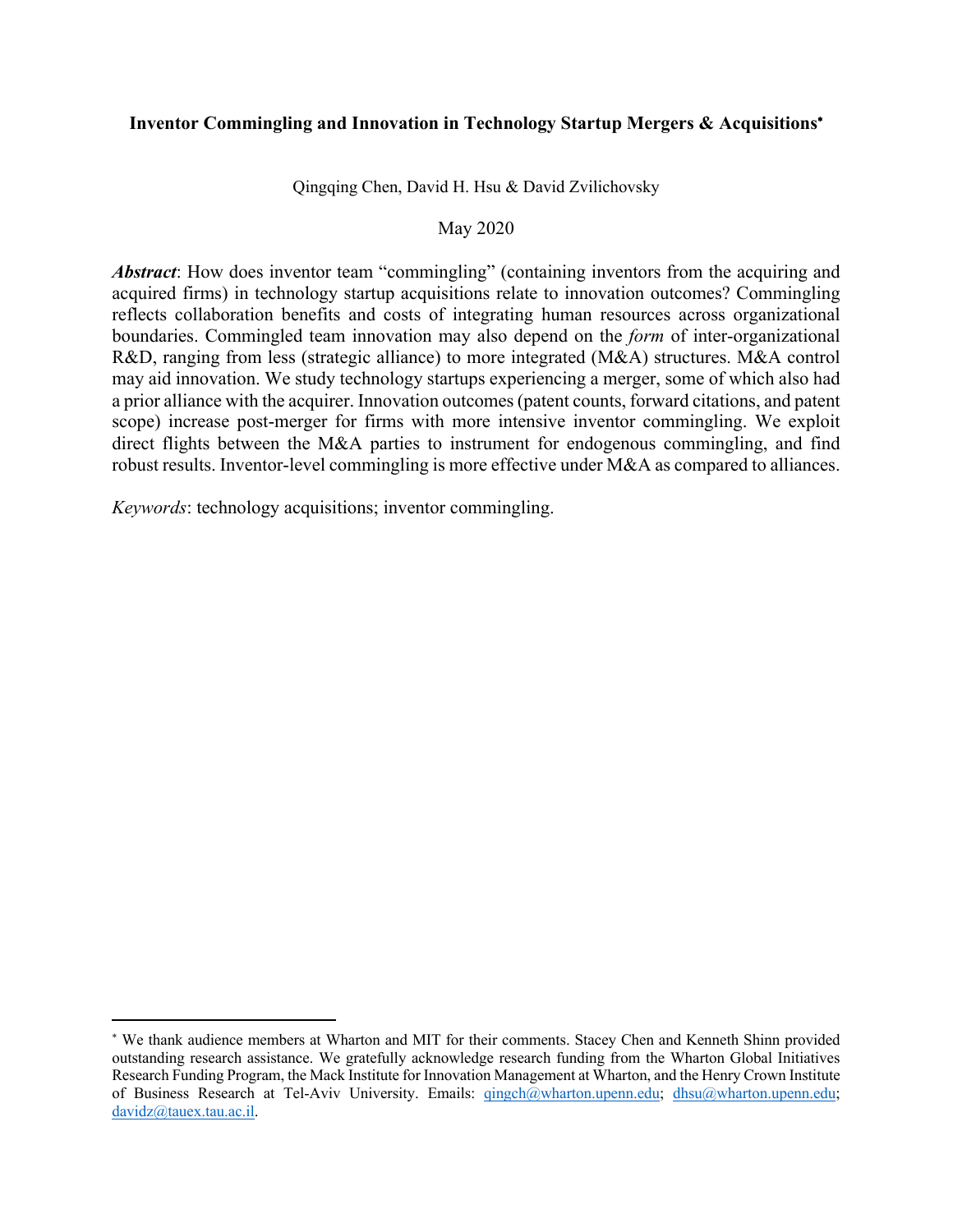### **1. INTRODUCTION**

Technology acquisitions have been the overwhelmingly dominant mode in which venture capital-backed enterprises achieve liquidity over the past quarter century (Aggarwal & Hsu, 2014). Similarly, established industry incumbents are increasingly reliant on inter-organizational relations with innovative new ventures to develop new lines of business or to advance established ones (e.g., Puranam, Singh & Zollo, 2006). Despite these aligned motivations on both sides of the market, a long-standing literature suggests disappointing post-merger innovation outcomes (e.g., Hitt, Hoskisson & Ireland 1990; Kapoor & Lim, 2007). Two broad explanations have been offered for the performance shortfalls within the management-based acquisitions literature: issues with selecting firms with the most appropriate technological knowledge with which to combine (e.g., Ahuja & Katila, 2001) and post-merger integration and assimilation-based issues (e.g., Haspeslagh & Jemison, 1991).

The first literature finds the empirical regularity of an inverted-U shaped relationship between technology overlap among the acquired and acquiring parties and innovation outcomes, with the interpretation that an intermediate amount of technical novelty is important for recombination-based innovation (and that too much overlap reduces the innovation benefits of acquisition). One common theme of the second literature is that organizational design, such as structural integration, can aid in successful post-merger integration. We aim to contribute to the second literature on post-merger integration (while capitalizing on the central idea from the first literature regarding recombination as a key driver of innovation) by developing the concept that literal recombination of inventive staff from the acquired and acquiring organizations—what we term "commingled" inventor teams—is associated with (and may cause) innovation outcomes.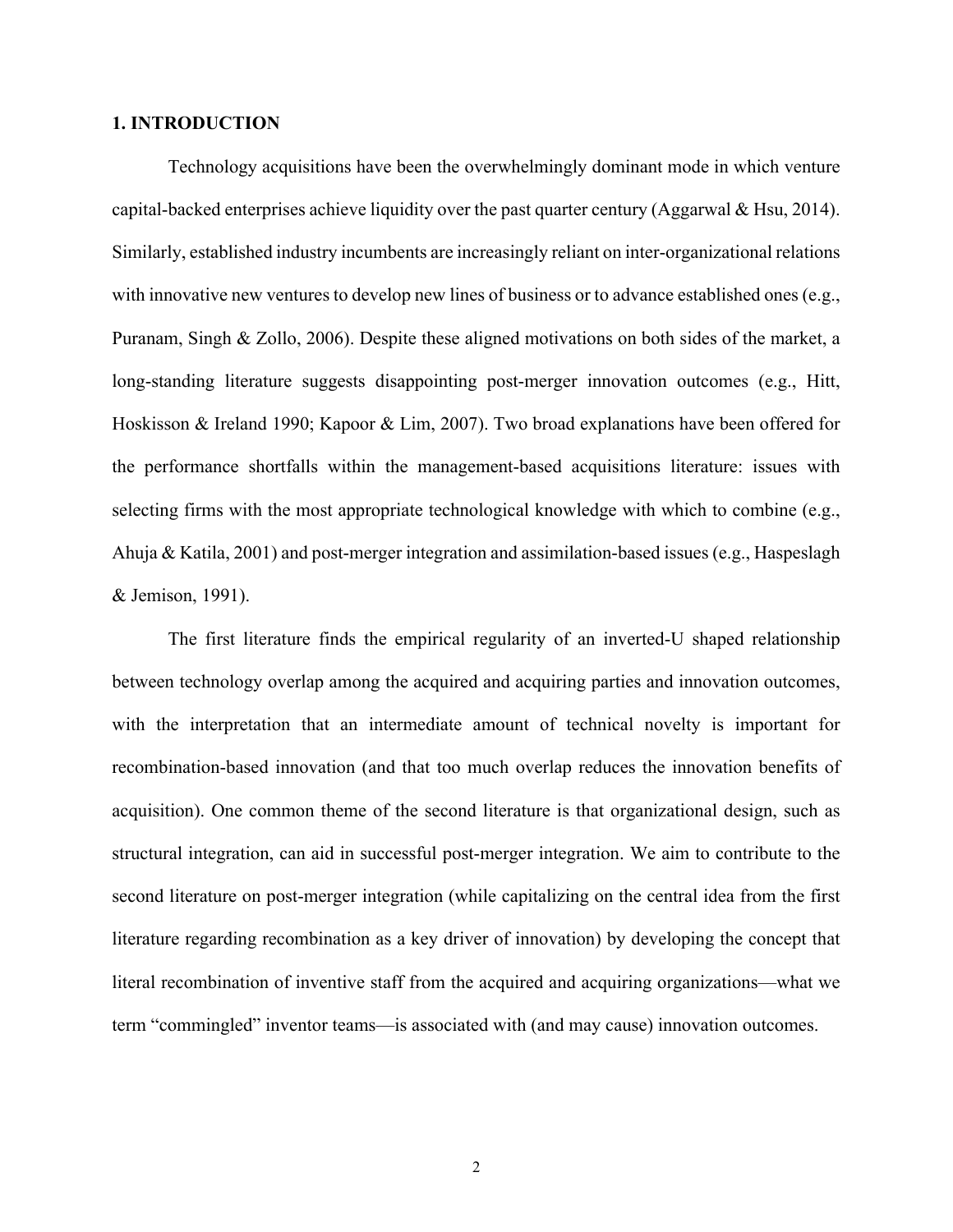We believe this advances the literature in two ways. First, while others have recognized the importance of the need to "unstick" tacit information in order to assimilate and exploit knowledge in different domains (e.g., von Hippel, 1994), examining the micro-foundations of that process has not received much attention at the organizational and especially inter-organizational level, particularly in broad sample empirical work (perhaps because of data challenges). Second, the effectiveness of inventor commingling may depend on the organization of R&D collaboration between organizational entities, and so studying inventor output under varied inter-organizational collaborative arrangements represents a window into how the *form* of such collaboration matters.

Starting from individual-level origins, we conceptualize and align our empirical measurement of inventor commingling to address a multi-level conceptualization and dynamic treatment of this organizational investment in human capital integration. We pose the following two linked research question in this study: (1) what are the firm-level innovation implications of inventor commingling following technology M&A, from the standpoint of the acquired firm? (2) how does post-acquisition individual inventor commingling innovation output compare to output by (the same) inventors commingling under a pre-M&A alliance?

Our empirical analysis uses a broad-based sample of technology venture acquisitions (not conditioned on receiving venture capital), which also contains approximately 30% non-US acquisitions. All ventures in the sample have at least one US patent, which we impose in keeping with the concept of a technology acquisition-based rationale for the M&A, as well as a measurement-oriented reason. We find that the degree of post-acquisition firm-level inventor commingling is positively related to innovation output (as measured by granted patents and forward citation weighted patents) and exploration (patents with new-to-the-firm technology classes). We then address the issue that unobserved and unmeasured business policy and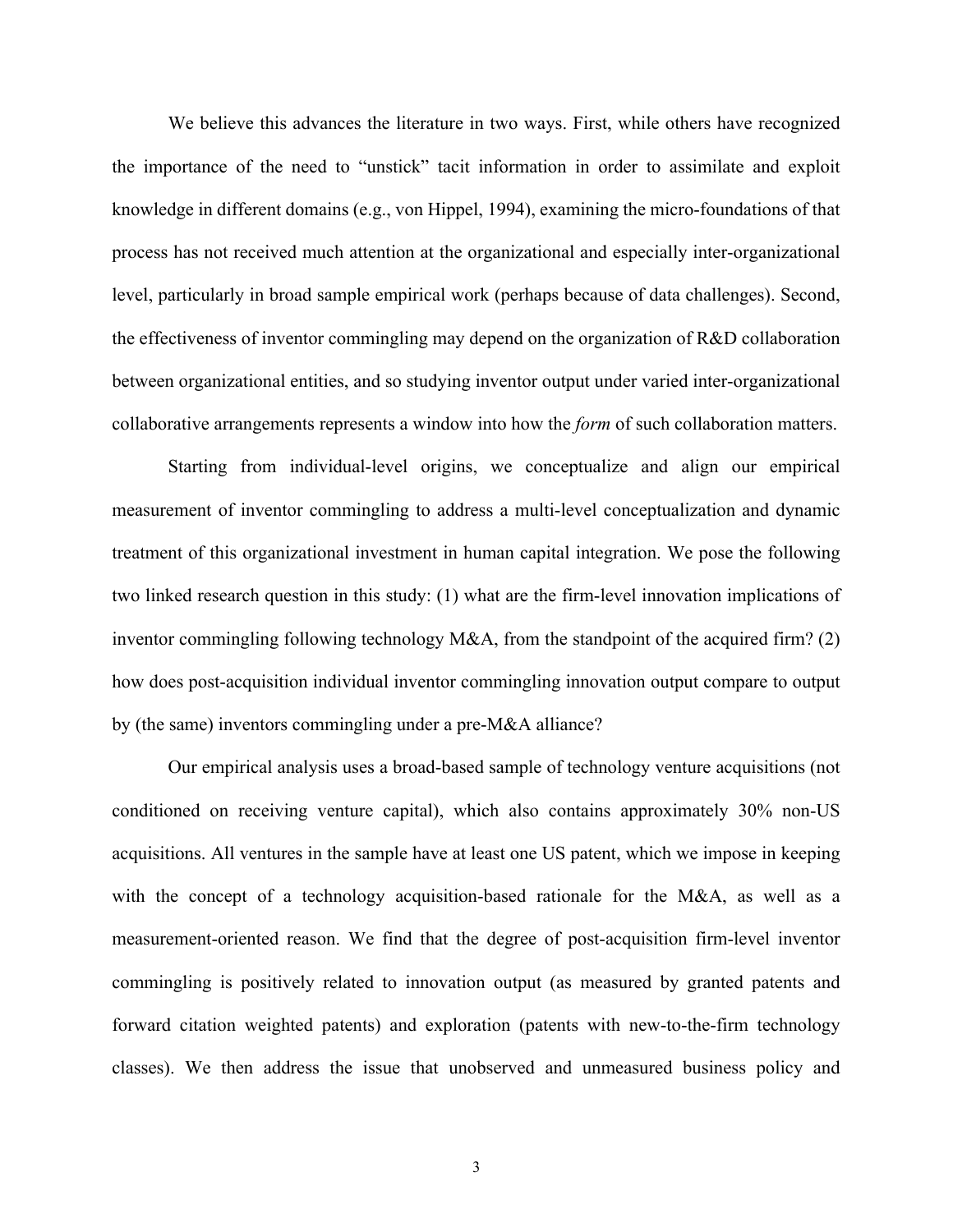managerial choices likely shape the degree of inventor commingling. We investigate whether our main results are overturned once we adjust the estimates by exploiting the exogenous introduction of direct flights between acquirer and acquired entities. Such flights exogenously shift the cost of commingling, allowing us to construct an instrumental variable for commingling (note that the acquisition event itself is still exogenous to our analysis; again we aim to contribute to the literature on post-merger integration rather than the merger selection literature). We find that our results are robust. A further analysis exploits the fact that commingling occurs in our sample prior to some acquisitions, via a less integrated inter-organizational form such as alliances. This allows us to examine innovation outcomes of (the same) inventors under different inter-organizational cooperation structures. We find that firm-level innovation outcomes are higher under the acquisition structure, which suggests an explanation for a puzzle identified by Dyer, Kale & Singh, (2004) regarding targeted cooperative organization.

#### **2. LITERATURE & HYPOTHESES**

In this section, we discuss two literatures and topics which inform our theorizing about the relationship between inventor team commingling and organizational innovation outcomes. We first review the literature on knowledge access via inter-organizational collaboration, and particularly the literature on the various modes of organizing cooperative relationships. This allows us to segue into identifying and developing one under-appreciated construct in the literature related to drivers of cooperative R&D form: authority and control. We embed in this discussion a review of the relevant technology M&A literature as applied to the control issue (rather than attempting a review of the much larger M&A literature). A final section connects inventor commingling to the equation, and allows us to pose two empirical predictions.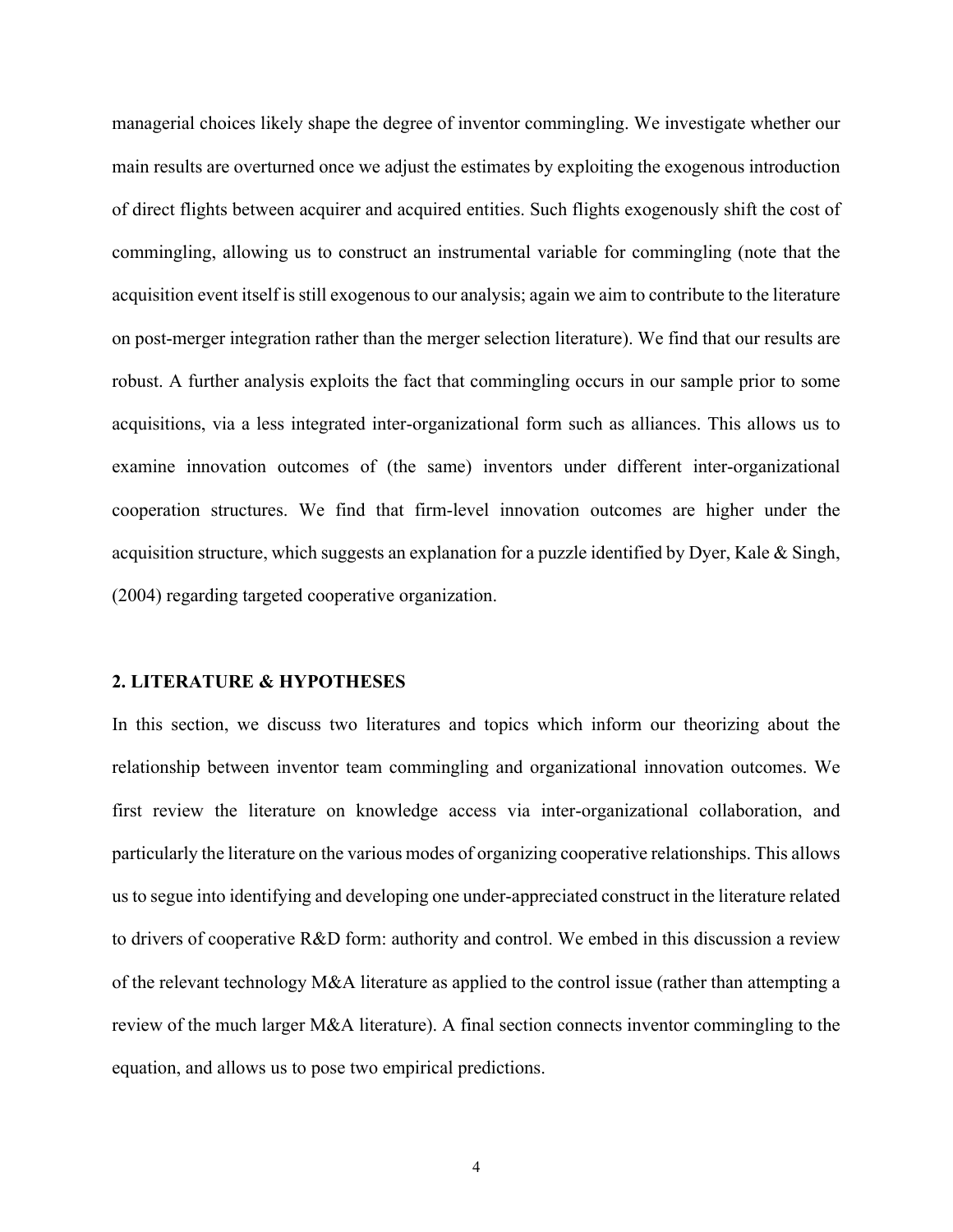*2.1 Modes of inter-organizational cooperation for innovation.* Accessing knowledge outside of an organization's boundaries can be instrumental to its competitiveness (e.g., Cohen & Levinthal, 1990), especially when the requisite knowledge for innovation is not entirely resident in the focal firm. As Rosenkopf & Almeida (2003: 762) succinctly note: inter-firm knowledge transfer can "effectively fill in holes in [the focal firm's] knowledge landscapes." Of course, the form and efficacy of inter-firm knowledge transfer to induce innovation has been the subject of enduring interest in the literature, with arm's length technology licensing, strategic alliances, and mergers/acquisitions representing these modes from least- to most-integrated forms.

However, *comparatively* assessing such modes has only received light attention in the literature. This knowledge shortfall leads Dyer, Kale & Singh (2004) to pose a puzzle: why are inter-organizational collaborations not more "targeted" in the sense of balancing the expected knowledge benefits of each cooperative mode with the costs of organizing and governing each mode? Dyer et al. (2004) report that based on a survey of 200 U.S. companies, managers report that 82% believe that decision makers should consider acquisitions and alliances as two different ways of achieving the same growth goals. Yet, only 14% of managers stated that their company has developed specific policy guidelines or criteria for choosing between forming an alliance with and acquiring a potential partner. While such disparities are only suggestive, we contend that we do not, as a field, have an adequate (and certainly not a fulsome) answer to the original puzzle. It may be the case that disappointing innovation outcomes following technology startup acquisitions may be related to misaligned targeting of cooperative mode (for example, a well-specified alliance arrangement might have been more appropriate given benefits and costs instead of an acquisition).

We do have a framework to begin such an analysis, however. Aggarwal & Hsu (2009)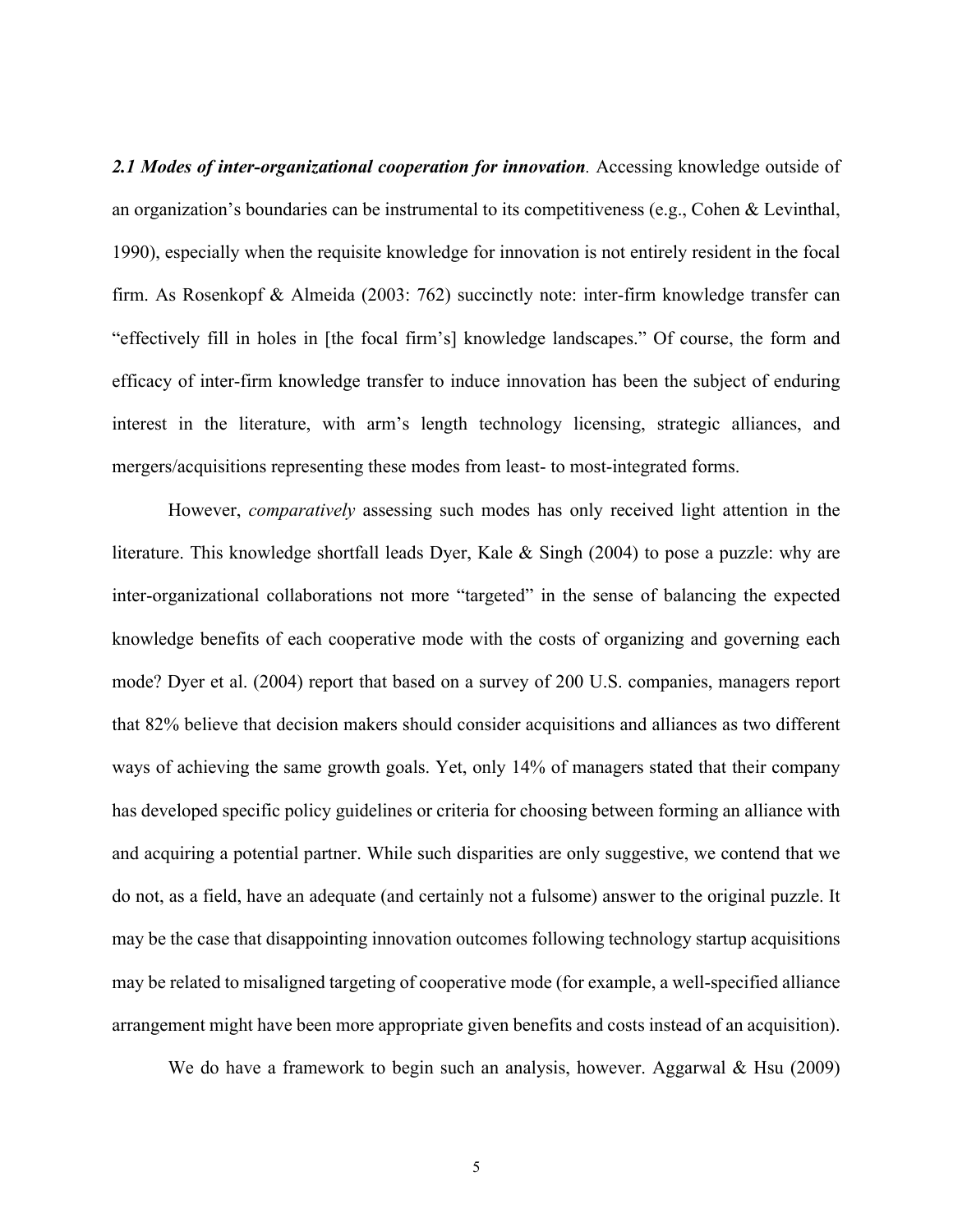propose that there are two drivers of cooperative mode choice at the organizational (not transactional) level, from the standpoint of the startup venture: appropriation environment and governance capabilities. However, because these authors do not consider the full span of cooperative forms, (acquisitions are not considered in their analysis), they do not examine what we believe has been an overlooked driver of cooperative mode choice: the benefits and costs of control. The role of ownership was analyzed by Villalonga & McGahan (2005) in their study of US Fortune 100 companies. In particular, they relate ownership (by insiders, blockholders, and institutions) to mode choice, but in addition to the incumbent's standpoint, they do not examine the control implications of ownership. Neither paper examines innovation consequences associated with inter-organizational collaborative R&D mode.

*2.2 Control and Technology M&As*. As compared to other modes of inter-organizational cooperation in R&D, such as arm's length technology licensing and strategic alliances, M&As may be less targeted in the sense that the less integrated alternatives can focus on a particular technology or project, and the cost of reversing or dissolving the cooperation is much lower. Naturally, there is a different profile of cost and benefit associated with increasingly integrated cooperation modes. For example, one key element associated with M&As as compared to the alternative R&D modes is the control and authority element associated with ownership, especially as related to managing human capital. Without full ownership, as would be the case in strategic alliances, the counterparties must contractually specify the boundaries of the joint development in a more targeted manner, and incur transaction and governance/oversight costs in the arrangement. For example, in technology development alliances, contractual covenants specifying technical staff (even the exact identity of such individuals) is relatively common (Ryall & Sampson, 2009).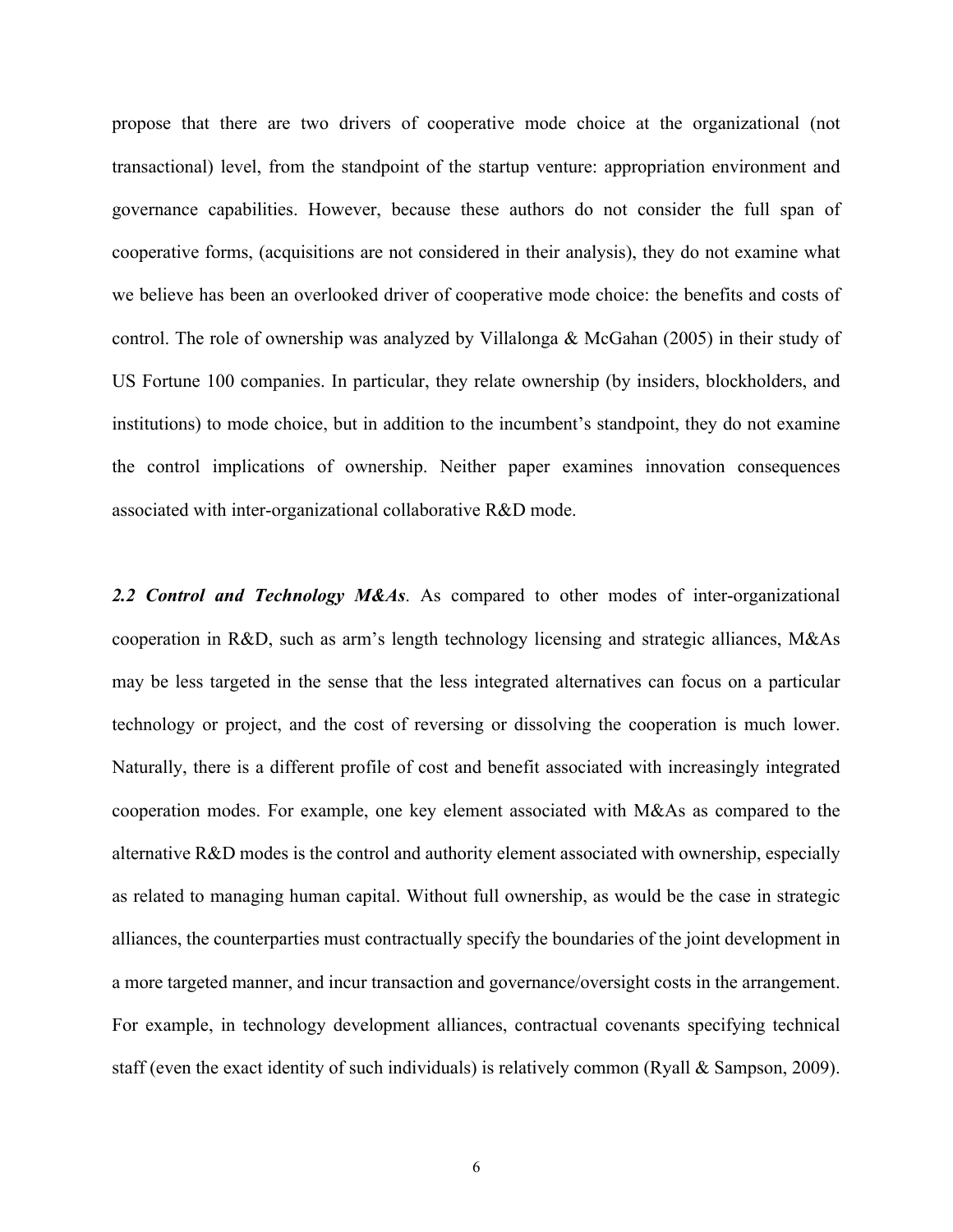Interestingly, it is not unusual for alliance contracts to contain unverifiable and unenforceable covenants (such as number of man-hours required, but no mechanisms to monitor or verify). Robinson & Stuart, (2007) found that 20 out of 125 contracts in their sample contained this feature, with the following as an example: "the client should pursue the development of alliance-developed drugs with the same vigor that it shows its own drug candidates…". (pp. 562; 578). In addition, because alliances are often *project*-level collaborations (unlike mergers/acquisitions), no firm-level control rights are typically allocated (Robinson & Stuart, 2007). One consequence of this project-level feature of R&D alliances is the threat of misappropriation of funds and resources from contracted projects to non-contracted ones within the firm. Lerner & Malmendier (2010) analyze contractually-based ways to mitigate these threats (via termination clauses and milestone payments to align incentives). Naturally, mergers and acquisitions reduce the degree of contractually-based control and governance issues due to common ownership.

With the starting point that contracts are inherently incomplete (not all future states of the world can be identified and contracted upon), Grossman & Hart (1986) introduce the notion of residual rights – those control rights which accrue to a party when no covenant in an agreement specifies the allocation of those rights. In their economic analysis, ownership is equated to those residual rights, and their theory makes predictions about who should optimally own a particular asset (ownership should be given to the party making the most non-contractible investment). We are concerned with understanding the efficacy of different collaborative arrangements, particularly in R&D and technology environments in which there may be a great deal of uncertainty. Contractual incompleteness and the associated contracting costs therefore factor into our analysis.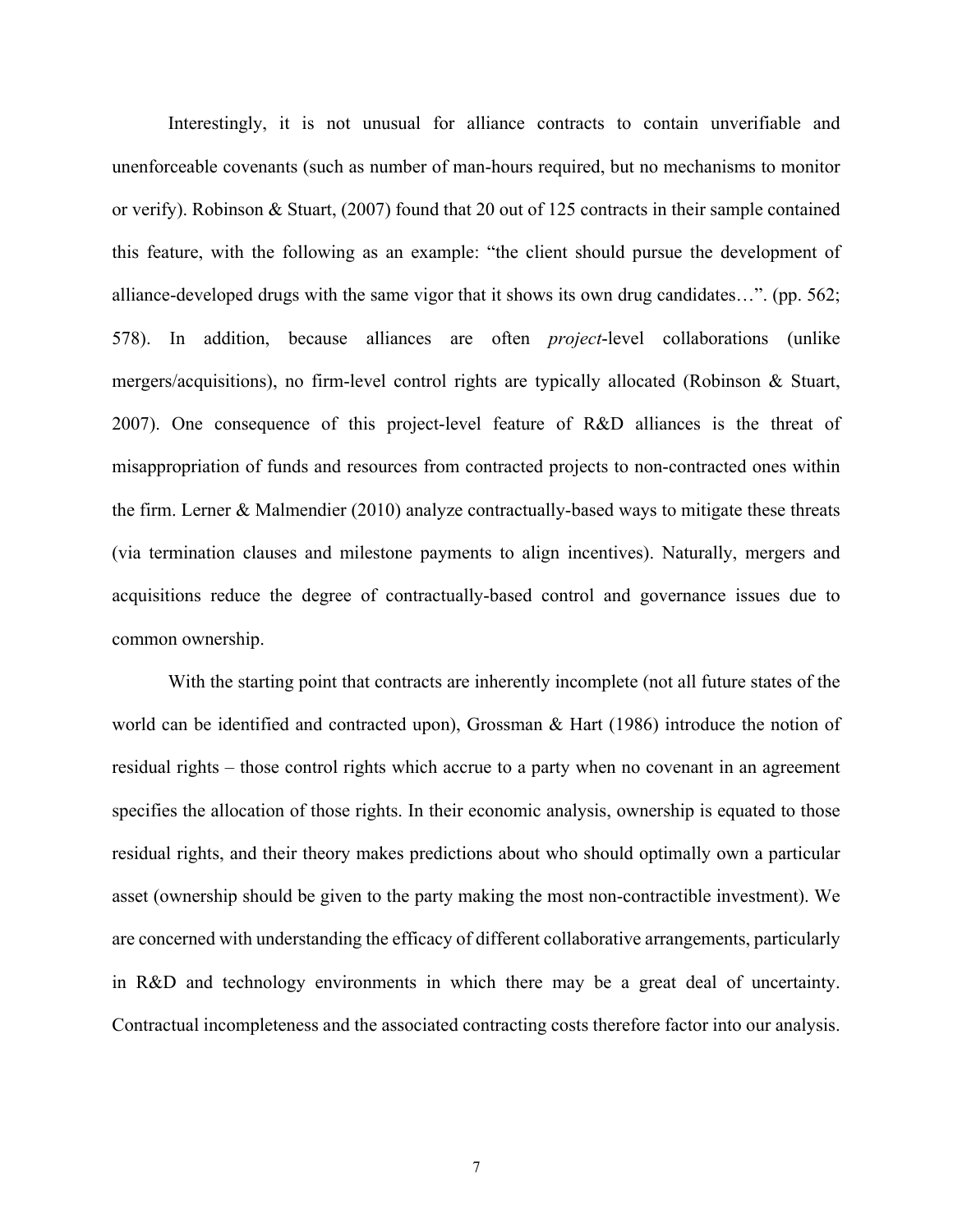In our next section, we develop the idea that one of the hallmarks of the need for deeper integration such as the M&A channel (as opposed to less integrated forms) is the need to "unstick" knowledge from technical staff. This can best be done with more control (we saw examples of the contractual difficulties in alliance arrangements, which can be particularly severe in unchartered R&D contexts), and will be manifest in inventor commingling. Before we turn to that section, we briefly review the technology M&A literature, which has not explored this terrain.

In the M&A for innovation context, most of the prior work examines either partner selection or partner integration. Overwhelmingly, the perspective in this literature is from the point of view of the acquiring firm. One influential set of studies assesses the pool of organizational knowledge, both the levels and the potential complementarity with the counterparty organization, as key factors in post-merger innovation success (Ahuja & Katila, 2001; Cassiman, et al., 2005; Cloodt, Hagedoorn & Van Kranenburg, 2006; Guadalupe, Kuzmina & Thomas, 2012). This line of literature identifies partner and technology selection (as well as "treatment" effects) as important in post-merger innovation success.

The literature has also examined a wide-range of other organizational characteristics for knowledge assimilation and integration, such as the length and quality of acquirer experience (Puranam & Srikanth, 2007), the structural form of the combined organization (Puranam, Singh, & Zollo, 2006), informal coordination mechanisms (Puranam, Singh, & Chaudhuri, 2009), sustained corporate venturing programs (Benson & Ziedonis, 2009), and the presence of dedicated integration units with codified knowledge (Zollo & Singh, 2004). Neither the partner selection nor partner integration literature links targeted R&D collaboration forms with control and innovation outcomes, however.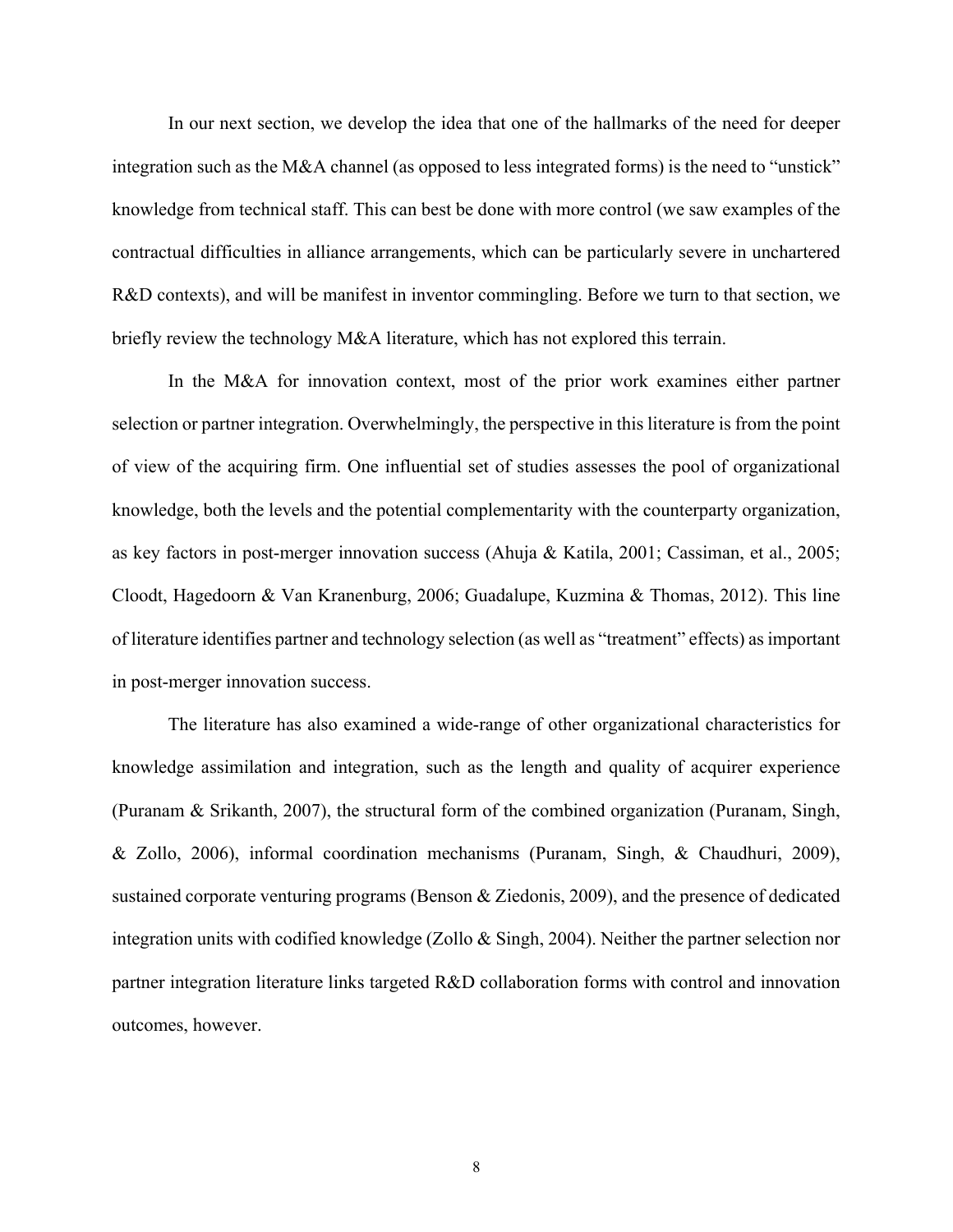*2.3 Inventor commingling to "unstick" knowledge in M&A contexts*. A separate literature emphasizes the role of individuals and their knowledge, but is less sharp on the role of organizational boundaries. The individual-level process of "unsticking" tacit knowledge is a complex one (e.g., Von Hippel, 1994), and there are important interactions of that process with organizational routines for knowledge storage and recombination, as has been highlighted in the knowledge-based view of the firm (e.g., Kogut & Zander, 1992; Grant, 1996).

Unsticking individual-level knowledge is an important first step to knowledge assimilation, and we argue that one specific means of doing so is by forming commingled inventor teams. Alongside the great benefit of potentially unsticking tacit information in the process of innovative production, inventor commingling is likely to entail a range of costs, and so the net benefits may be uncertain. In the realm of inter-organizational R&D relations, Aggarwal & Hsu (2009) document the negative valuation consequences of switching R&D cooperation modes into one in which the focal organization is less experienced. This suggests the presence of organizational costs associated with reconfiguring operations and/or building competence in identifying, governing, and otherwise implementing alternative forms of inter-organizational cooperative R&D relations.

Control and authority of technical human capital could be an overriding benefit, however, of the M&A channel as compared to alternative R&D cooperation modes, especially in circumstances in which close knowledge sharing may be important for realizing synergies (Dyer, Kale & Singh, 2004). Within this context, the notion of "unsticking" knowledge for both knowledge sharing (Szulanski, 1996) and especially for knowledge creation is important. Von Hippel (1994), building on considerable prior work on tacit knowledge, argues that sticky information is costly to acquire, transfer and use. This is due to the nature of the information itself, the amount of information that must be transferred, and/or attributes of the seekers and providers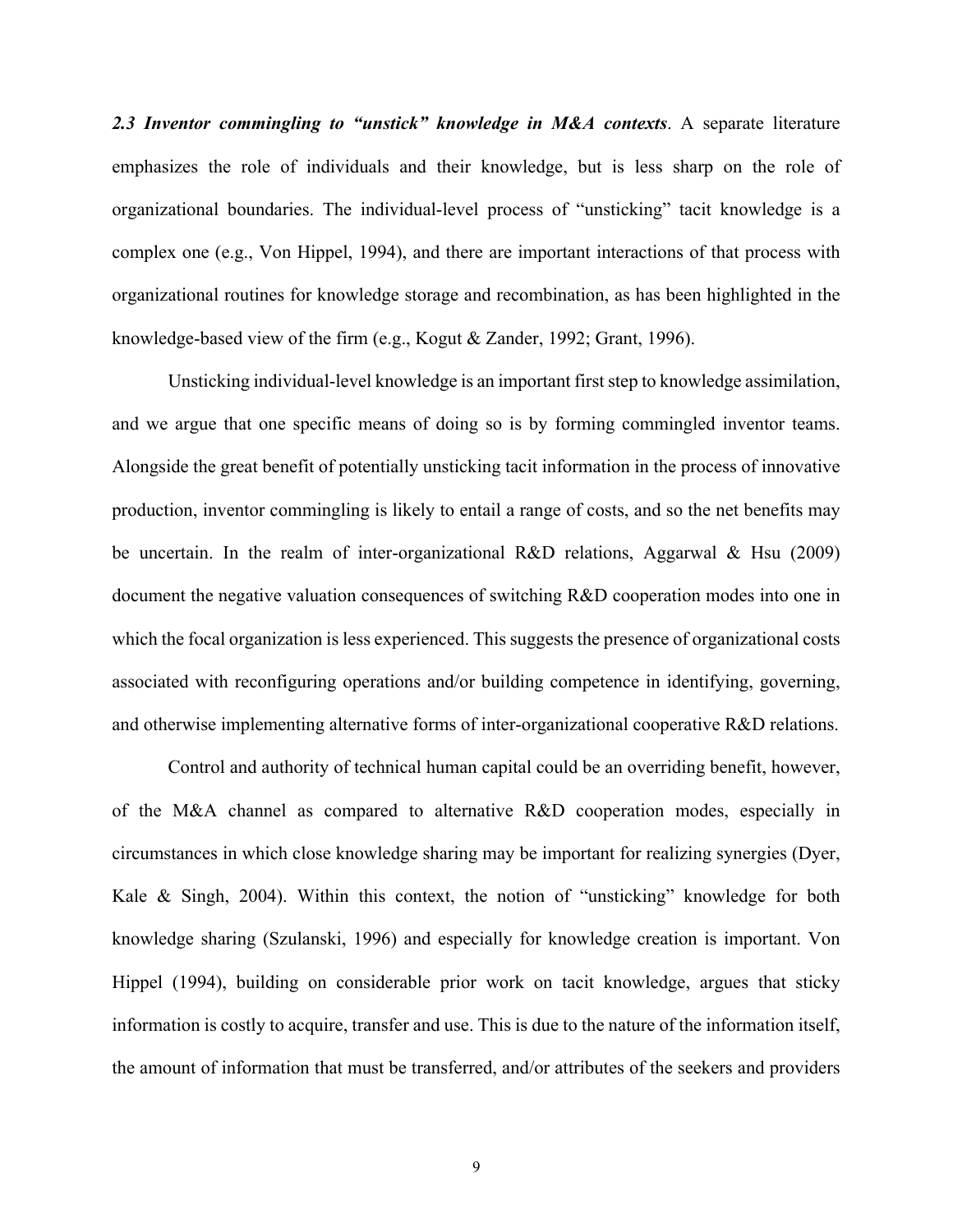of the information. Co-locating problem solvers can help unstick such tacit knowledge (Kogut & Zander, 1993; von Hippel, 1994), though there can be tremendous variation in the costs of knowledge transfer across domains (Teece, 1977).

Because of the fluid nature of R&D, it may be difficult or at least very costly to contract on (in an alliance arrangement) all the ex-ante elements which might be important in shaping innovation outcomes. Managerial fiat prevails under common ownership, and so merged organizations in which there are higher degrees of inventor commingling may provide evidence of more targeted inter-organizational arrangements. Our discussion yields two testable hypotheses:

- § **Hypothesis (H1).** *acquired firms which commingle more intensively are associated with more favorable innovation outcomes.*
- § **Hypothesis (H2).** *commingled inventors will be more innovative under more integrated R&D inter-organizational cooperative modes (post-merger) as compared to less integrated forms*.

## **3. DATA, VARIABLES AND EMPIRICAL STRATEGY**

To test these two predictions about innovation and inventor commingling, we first describe the data construction process. We then preview our main variables, which are at both the firm-year and inventor-year levels of analysis. We end the section with a short discussion of our empirical strategy.

*3.1 Data construction*. We start with the set of ventures listed in Crunchbase, a crowdsourced platform, which were listed as acquired between the years 1970 and 2014 (since our measure of innovation quality is based on forward patent citations in the 4 years post grant, we stop the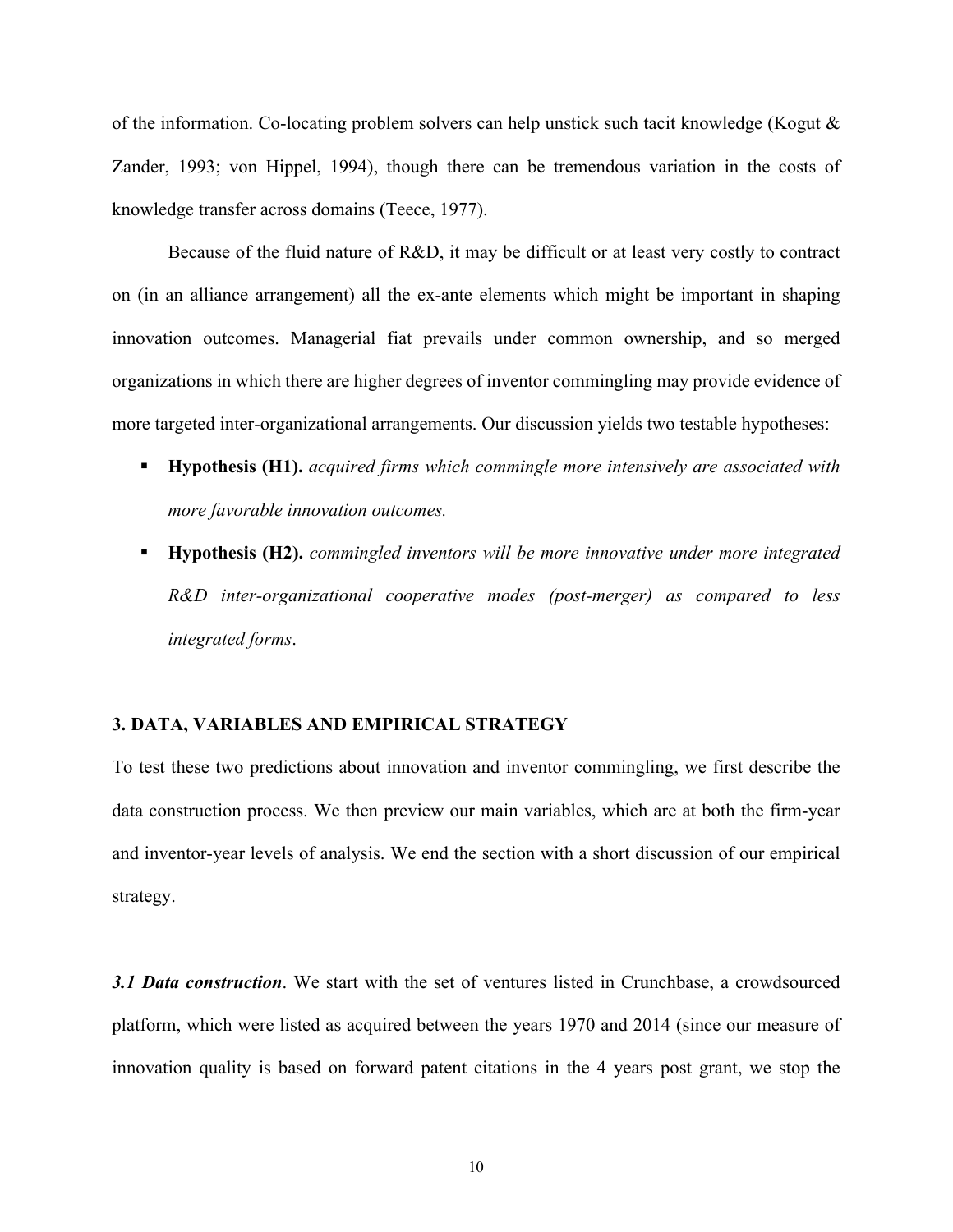analysis window before the data end in 2018). This yields a list of 44,834 acquired companies. Since a Crunchbase listing is not dependent on receiving venture capital funding nor conditional on being US-based, we believe that this database allows us to cover a broader sample of startup firm acquisitions. $<sup>1</sup>$ </sup>

We then use the set of acquired firms to build a longitudinal database at both the acquired firm and inventor levels. To do so, we make use of the PatentsView dataset provided by the United States Patent & Trademark Office (UPSTO). If an acquired firm does not have any granted patents between 1976-2014 as listed in PatentsView, we drop those firms. This helps us ensure that the acquired firm is being acquired for technology-centric reasons (while acknowledging that we might miss non-patented knowledge, such as that protected by trade secrecy). There is also a pragmatic reason in that our key empirical variables are derived from patent information, as we discuss below. We fuzzy match (using the Stata 15 built-in "reclink2" software package) acquired firm names from Crunchbase with patent firm assignees listed in PatentsView. We find an overlap of 7,404 firms in both databases. Finally, we exclude multiple acquisition situations of the same firm to ease interpretation. This leaves a final sample of 6,478 acquired firms in our analysis.<sup>2</sup>

<sup>&</sup>lt;sup>1</sup> We compare the Crunchbase data to two datasets to assess coverage quality. First, we examine the overlap between Crunchbase listings of ventures acquired from Israel to an Israeli data source of venture capital-backed startups in Israel, known as the IVC Research Center database. Since Israel is well-represented in technology acquisitions of technology-centric startups, we believe that this comparison is worthwhile. We find that the Crunchbase data is quite comprehensive in its coverage (by comparison, established venture capital data sources such as Thomson One do not systematically cover international transactions). Second, we compare Crunchbase coverage of technology acquisitions to SDC Platinum, a standard dataset used for acquisition data. We find that the SDC coverage skews toward larger firms and misses many smaller firm acquisitions, which is of particular relevance to us. To further compare the quality of these two databases, we examine the listed acquisition data in each database as compared to that contained in the IVC data for the set of Israeli acquisitions (with the assumption that the local data provider, IVC, is most likely to be a "gold standard" on data quality). We find that the CrunchBase dataset dramatically outperforms the SDC dataset in this comparison.

<sup>&</sup>lt;sup>2</sup> In the interest of space, we do not provide a "thick" description of the overall data, but consider the following facts: (1) acquisition events become much more prevalent as we approach the present; (2) the top three industries of the acquired firms are: communications (23%), health and medical-related (19%), and motor vehicle-related (7%); (3) the top four nations of the acquired firms are: US (71%), UK (6%), Germany (3.6%), and Canada (3.4%); (4) within the US, the top three states of venture location are: California (31%), Massachusetts (8.5%), and Texas (6.1%); and (5) the top three acquiring firms in our sample are: Microsoft (0.58%), IBM (0.57%), and Cisco (0.41%).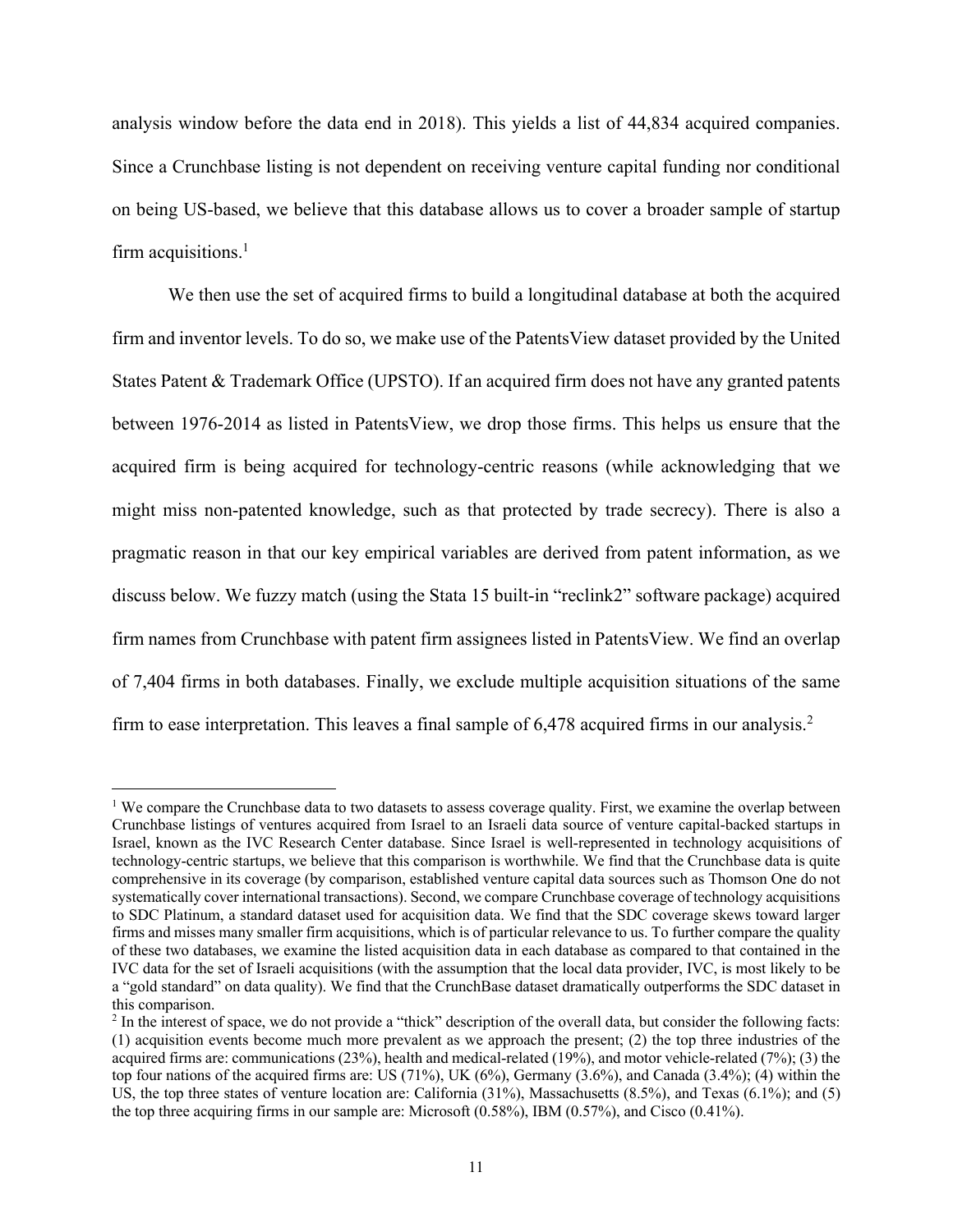We then gather a list of all the inventors whose patents were assigned to the focal acquired companies using the unique inventor identifiers contained in the PatentsView database. This allows us to build a history of patenting of each inventor over her/his career, both before and after patenting in the focal firm, if applicable. These inventor- and patent-level data are crucial for measuring the key constructs, such as inventor commingling (as we explain in the next section). Of course, patent assignment records can only indicate inventors' employers (via the patent assignee or patent owner field) in years where patent applications are observed. In the absence of other intervening assignees, we assume that an inventor continued his or her employment with the same employer during the period spanning consecutive patent applications. An inventor is considered to have switched employers in the year s/he is associated with a patent application assigned to a different employer. In our concluding section, we will discuss some limitations using patent data, but to systematically and empirically study the phenomenon of inventor commingling, we are unaware of alternative data sources available.

#### *3.2 Constructed variables*

*3.2.1 Outcome variables. Firm patent stock* is defined as the cumulative number of patent applications which are ultimately successful up to a given year, aggregated to the firm-year or inventor-year level of analysis (*inventor patents stock*). These are measures of innovation quantity commonly used in the literature. To measure innovation quality, we follow the convention in the innovation literature by weighting the patent grants by the number of forward patent citations over the following four years post patent grant (and calculating the stock), resulting in the variable, *firm forward citations stock*. <sup>3</sup> Again, we aggregate this variable to the firm-year level of analysis, and

<sup>&</sup>lt;sup>3</sup> Our data analysis spans M&A transactions through 2014 and the associated patent data up to 2018, given the time lapse between patent filing and grant, and the four-year moving window used for forward citation tracking. Given the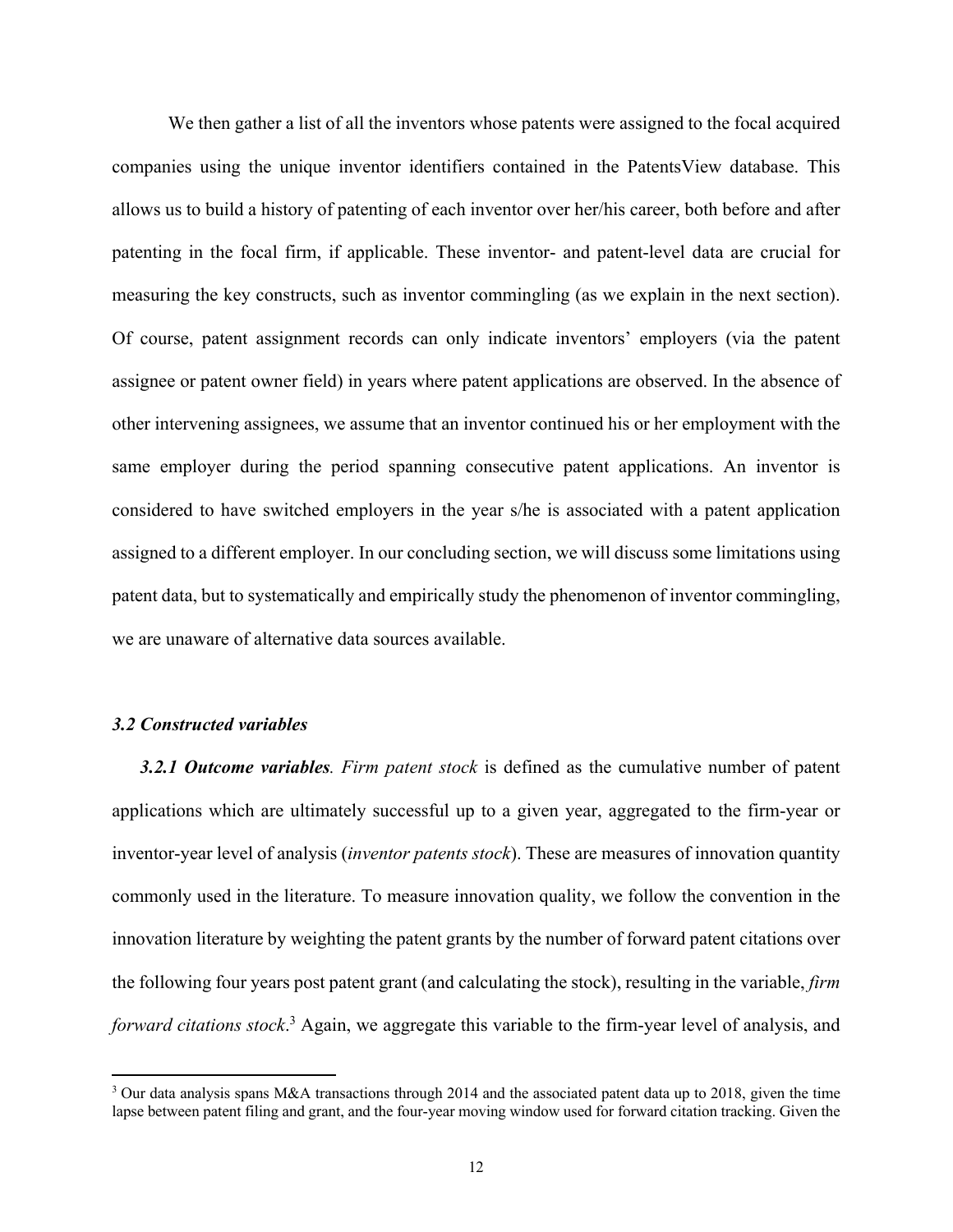examine the variable at the inventor-year level as well (*inventor forward citations stock*). Finally, to measure innovative activity broadening, we construct the variable, *firm cumulative patent classes*, which is a cumulative count of the number of main (3-digit) patent classes up to a given year (for analysis at the firm level), or at the inventor level (*inventor cumulative patent classes*). Given the count nature of these outcome variables, our main specifications are fixed effects conditional Poisson regressions (though the results are robust to OLS estimation as well). Variable definitions and descriptive statistics are contained in Table 1, while correlations are in Table 2.

### [INSERT TABLES 1 & 2 ABOUT HERE]

*3.2.2 Explanatory variables.* We define a commingled patent as one which is produced by inventors coming together from the acquired and acquiring firms. While most commingled patents are produced after an acquisition event (6.6% of patents post-acquisition are commingled), commingling can also occur before an acquisition (which we infer arises from inter-organizational collaboration such as an alliance; in our sample, 1.1% of pre-acquisition patents are commingled). *Firm commingling intensity* is the share of the cumulative patent stock invented by commingled teams (*inventor commingling intensity* is similarly constructed). <sup>4</sup> *Post-acquisition* is a dummy variable indicating years after the acquisition. With a difference-in-differences specification, our key variable is *commingling intensity, post-acquisition*, to test the first prediction relating firmlevel inventor commingling with our innovation outcomes. This variable is operationalized as the interaction between commingling intensity and an indicator variable for the post-acquisition time

fact that there has been a secular rise in technology M&As, suppressing more recent years from our analysis implies disproportionate decreases in sample size and therefore statistical power.

<sup>&</sup>lt;sup>4</sup> To construct the measure of commingling, we take the pool of patents assigned to the acquired firm (329,504 patents) and compile the associated inventors (a total of 233,011 inventors). We then construct for this total inventor group the history of inventor-employers (using a similarity score of 0.8 as a threshold for matching and uniquely identifying employers). A commingled patent is one in which inventor-employers come together from the acquired and acquiring employers (not necessarily after an acquisition). Using this definition, 7,932 patents are invented by a commingled team in our dataset.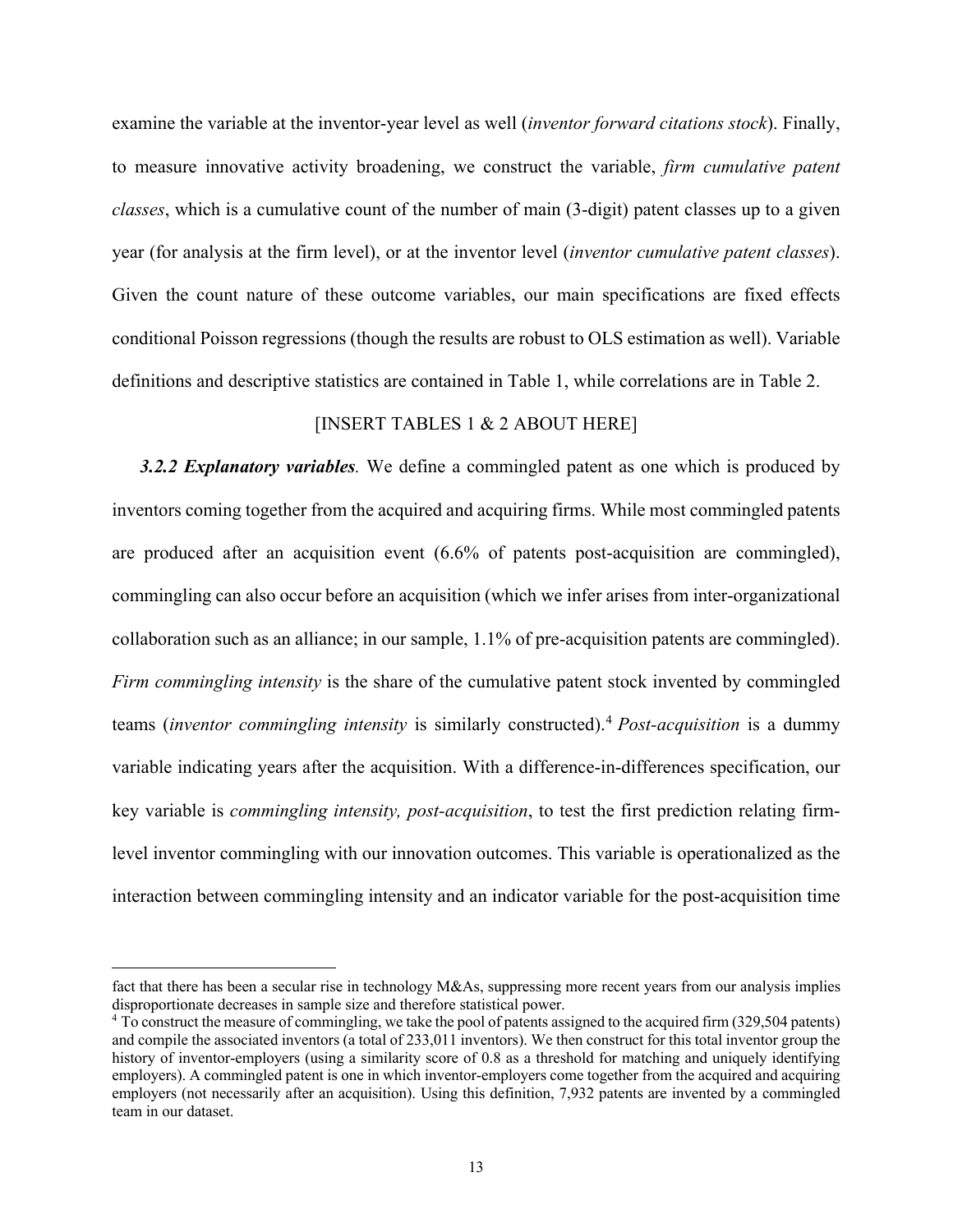period. To test our second prediction that inventor commingling is more productive with more complete managerial control/authority (as would be the case under a merged form), we narrow our sample to the set of inventors who were at the firm before the acquisition who also stayed with the focal acquired firm at least 5 years after the acquisition and who had coinvented patents with the acquirer before the acquisition. These criteria are guided by the comparison we wish to make, which is inventor innovation in a more integrated regime (post-acquisition) as compared to less integrated pre-M&A cooperative modes (such as alliances). The inventor commingling intensity variable is defined as the share of patents in inventor *j*'s patent stock which were invented by a commingled team. The unit of analysis is an inventor-year.

Recall that our discussion about the possible mechanism at the inventor level of providing innovation benefits under the merged as compared to the alliance collaborative form centers on control and authority. Such control should be particularly impactful under "complex" innovation regimes, in that the recombination being undertaken at the patent level by the given inventor(s) involves patent subclasses which have rarely been recombined in the past.<sup>5</sup>

*3.2.3 Control variables.* At the firm-year level, two variables control for the acquired firm's investor base and external funding activity: *firm cumulative funding rounds* and *firm cumulative VC investors*, in each case, up to the focal year. Finally, five variables control for various aspects of the acquired firm's patent position and inventor experience. *Firm technology concentration* is

<sup>5</sup> Following Fleming & Sorenson (2001), we define patent complexity as follows. N is the number of reference subclasses assigned to a patent. E*<sup>i</sup>* is the observed ease of recombination of subclass *i* as compared to all prior patents:  $E_i = \frac{4 \text{ subclasses previously combined with subclass } i}{4 \text{ previous patients in subclass } i}$ .  $K_j$  is the "interdependence" of patent *j*:  $K_j =$ # subclasses on patent j ses on patent *j*. Finally, patent complexity is defined as:  $C_j = \frac{K_j}{N_j} = \frac{\text{interdependence of patent}_j}{\text{NoOf subclasses on patent}_j}$  (which we then aggregate to the inventor level for analysis).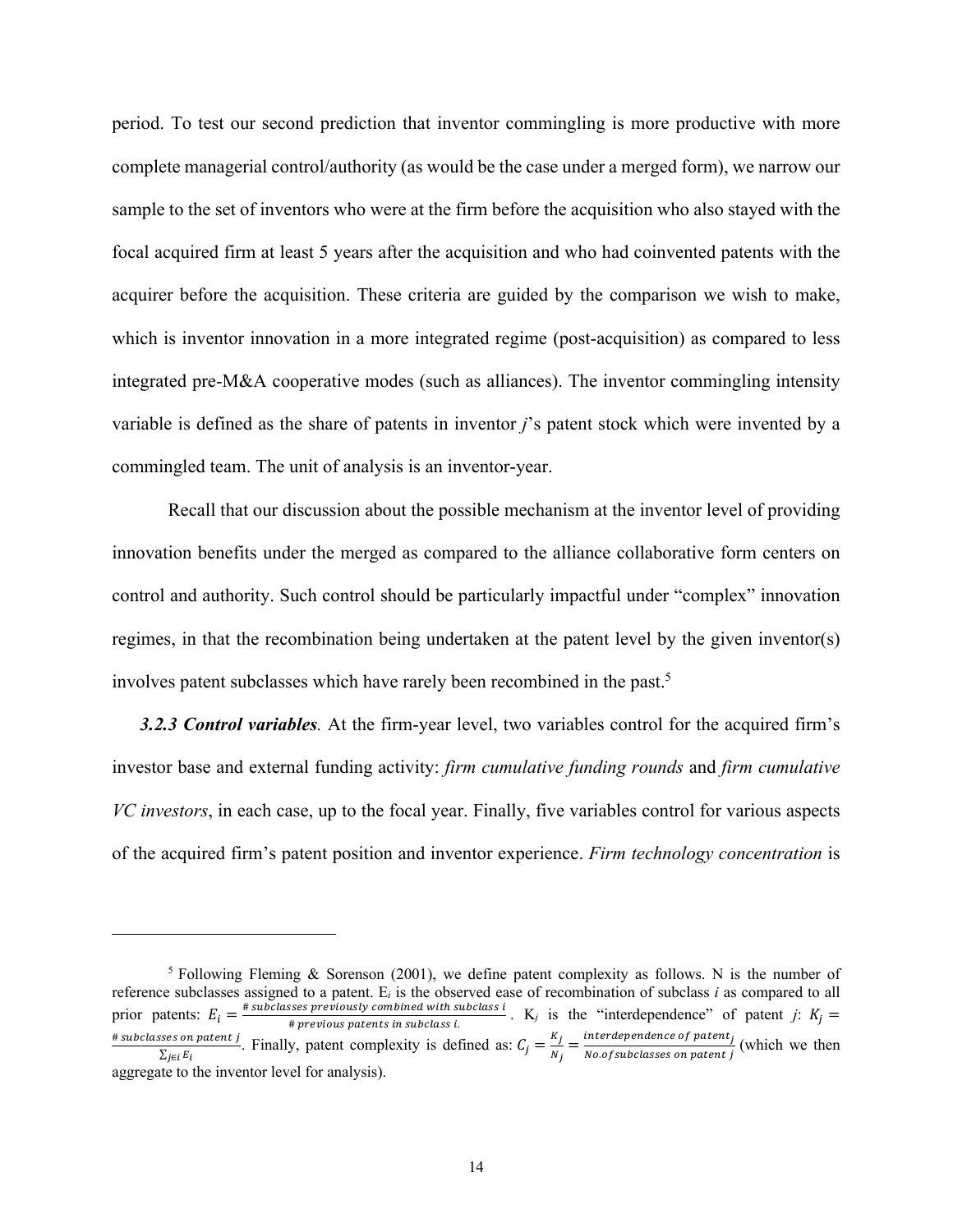a Herfindahl index of 3-digit (main) patent classes in the firm's patent stock up to year *t* (higher values indicate more concentration of patent classes). The variable, *firm inventors*, gives a count of the number of distinct inventors at the firm in year *t*. The final three control variables in this series give firm cumulative averages of inventor innovation activity (*firm inventor avg cumulative patent counts*, *firm inventor average cumulative fcitation*, and *firm inventor avg cumulative patent classes*), somewhat akin to lagged outcome variable controls. Acquirer and aquiree firm fixed effects are also included in the specifications.

At the inventor-year level of analysis, aside from acquiree-inventor fixed effects, we control for *inventor co-located*, an indicator for whether the inventor's most recent residential address (as listed in PatentsView) is located within a 100km distance from the acquirer's R&D center (see the next section for method). This variable proxies alternative means of unsticking tacit knowledge.

*3.2.4 Instrumental variable*. The first step is to determine the R&D locations of the acquired firms. Since our aim is to construct an instrumental variable for firm commingling, we focus on the 719 acquisitions in which commingling ever occurred. If we simply constructed direct flight information from listed firm headquarters, we would miss the geographically distributed R&D activities which are common for many technology-oriented ventures. As a consequence, we take advantage of inventor residential address information (from PatentsView) to examine the geographic location of their firm's R&D activities. For each acquired firm, we gather the list of addresses of the inventors who patented before the acquisition. We first cluster these addresses at the patent level, aggregating to a circle with a radius of 50 kilometers (km). We then group these clusters based on their center so that all circles for which the center can be placed within a circle with a radius of 50 km will be considered part of the same R&D location. We define the center of each of these resulting clusters as an R&D location of the acquired firm. We keep the top 50 R&D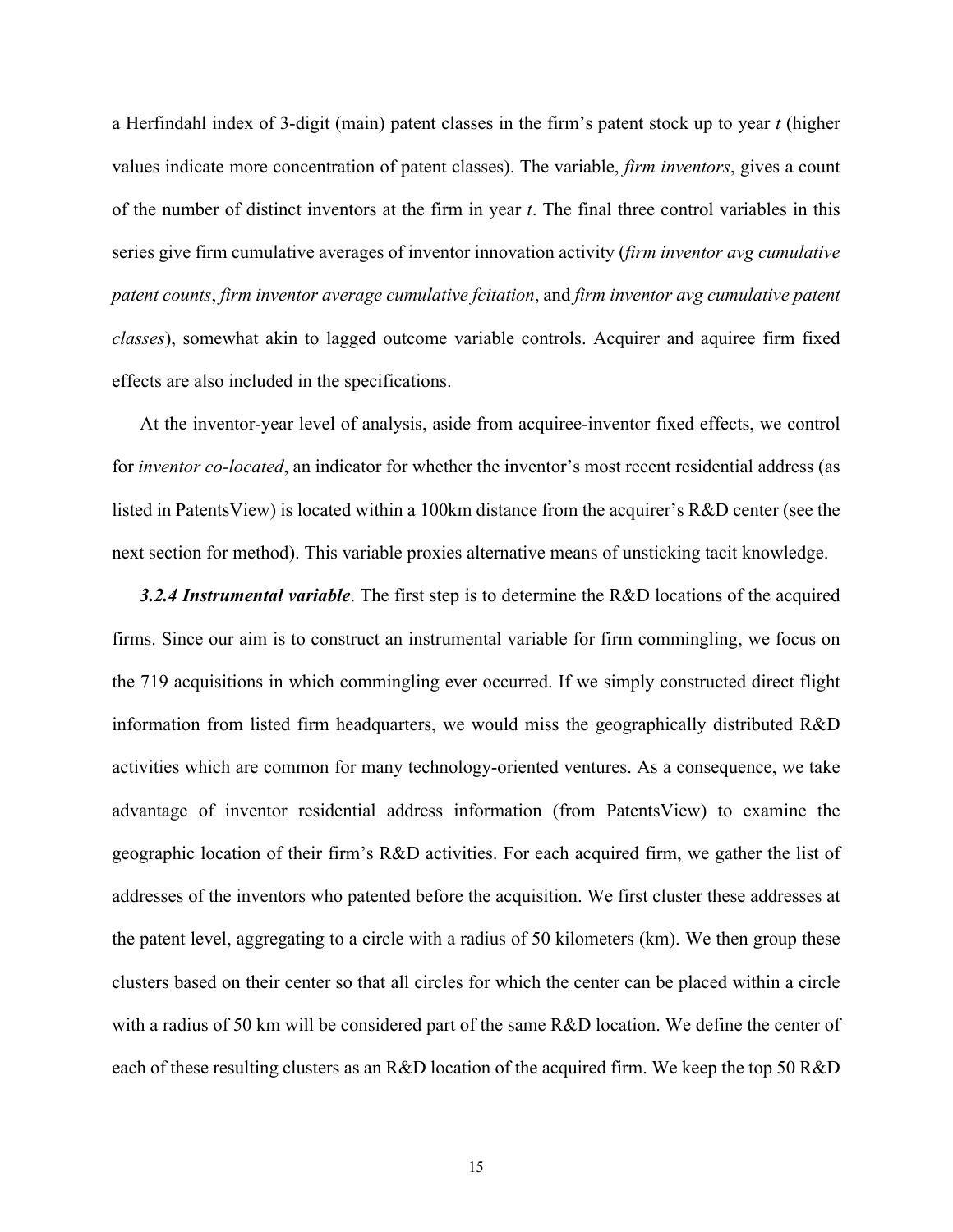locations of each acquired firm, ranked by innovation intensity. Some acquired firms have multiple (and distributed) R&D locations, which we do not want to miss. Through this process, we identify 7,499 R&D locations associated with the 719 focal acquired companies, spread across 69 countries. Approximately 35% of the acquired companies have a single R&D location; however, some have many locations which are geographically disbursed. On average, each acquired company has 10.4 R&D locations. We use the same procedure to construct the R&D locations of the acquiring firms. Since acquirers are typically larger in size, we keep the top 100 R&D locations for this group. We identify 20,231 R&D locations in 114 countries of 521 acquiring firms.

We then construct a reference dataset in which on a longitudinal basis, we record the number of direct flights which connect R&D centers *a* and *b* for the dyadic pairing of acquirersacquired firms. We use the Air Carrier Statistics database, also known as the T-100 data bank, from the US Bureau of Transportation Statistics to measure the direct flights (this is a standard data source in the literature which uses direct flights as an instrumental variable to address the endogenous choice of geographic location). The database contains monthly reports from 1980 to 2018 for all flight routes of certified US air carriers which have at least one point of service in the US or its territories. For the 6,519,684 dyads of acquired firm R&D location-acquiring firm R&D location, we first find all airports within 100 km to the center of the focal R&D locations (which rests on an assumption of household commuting distance to the relevant airport). We aggregate the monthly data to the annual level on direct flights, by location dyad. If there is at least one route operating in a given year between the airports serving the focal R&D centers, we say those R&D centers are connected by direct flight.

With that background, we construct at the R&D center level the innovation outcome variables akin to our three main outcome variables: *location patents stock*, *location forward*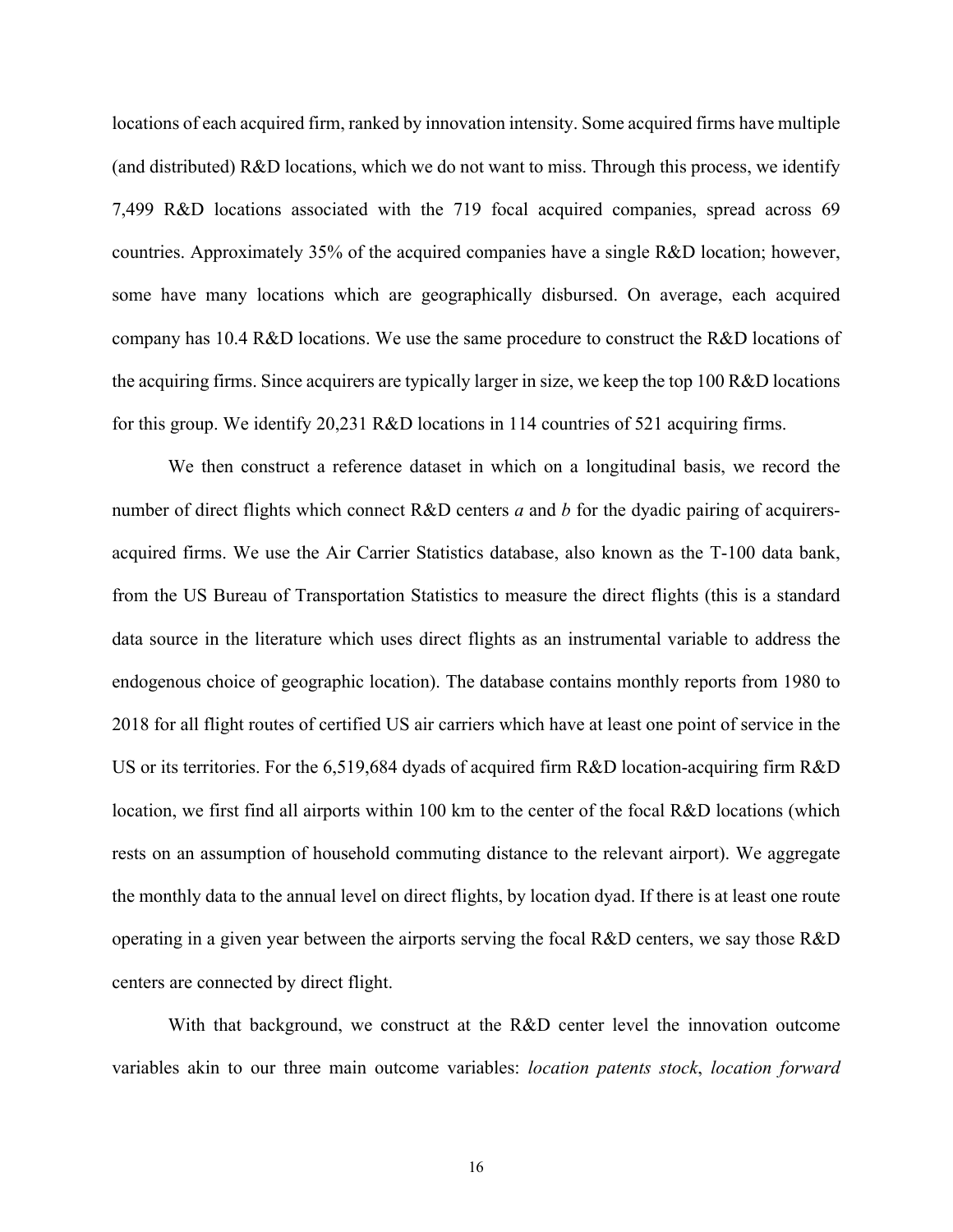*citations stock*, and *location cumulative patent classes*. The endogenous variable in this set up is *R&D location commingling intensity*, which is analogous to the other commingling intensity variables, though the unit here is an R&D location. The instrumental variable is *location connectedness* (defined as the number of acquirer's R&D locations which have direct flights to location *l* in year *t*) in the *post acquired* period. Finally, *location knowledge relatedness* is a control variable for the share of knowledge base overlap between the acquirer and location *l*, following Ahuja & Katila (2001).

*3.3 Empirical specification*. Our main empirical specifications use difference-in-differences (DiD) designs. To test our first prediction that post-merger integration involving a higher degree of commingling will be associated with improved innovation outcomes, we compare firm innovation profiles before and after the merger, as well as stratified by firms which have a higher versus lower level of commingled inventor teams. Our analysis is at the firm-year level of analysis. Since our innovation outcome variables are count variables, our main specifications use Poisson models. In each main specification, in addition to the main DiD variables of interest, we include a host of controls for firm and inventor composition variables, as well as several fixed effects. These specifications are our test of hypothesis 1. Since post-merger integration is certainly not randomly determined, we interpret these results as correlational.

To assess the degree to which the results might be driven by selection (rather than treatment) effects, we exploit an exogenous shift of the costs of firm-level commingling. The introduction or removal of direct flights between the location of the acquiring and acquired firms is a decision outside of managerial control. In a two-stage least squares regression, we use direct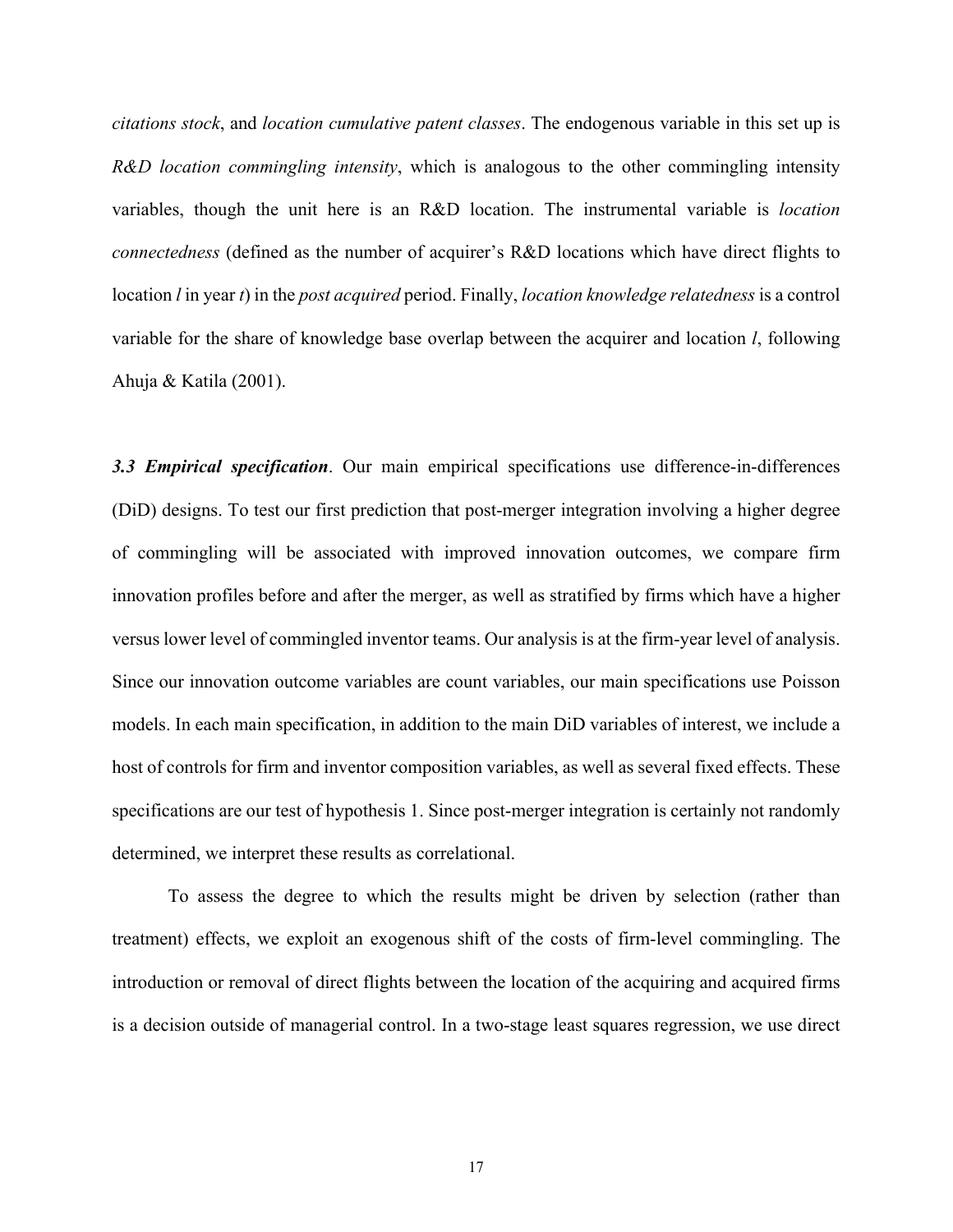flights between the location dyad, post-acquisition, to instrument for the potentially endogenous variable, *R&D location commingling intensity*.

Finally, to examine the prediction that commingled inventors will be more productive post M&A compared to their own commingling outcomes under alliance (pre-M&A) forms, we switch to the inventor-year level of analysis. We examine the inventor-level analogs of the innovationlevel outcomes, and use a similar DiD approach, again in a Poisson regression framework given the count nature of the outcomes.

# **4. RESULTS**

Table 3 empirically tests hypothesis 1, in which our expectation is that there will be a positive relation between firm-level inventor commingling and innovation outcomes.

## [INSERT TABLE 3 ABOUT HERE]

The unit of analysis is a firm-year in these regressions. For each of our outcome variables, *firm patents stock*, *firm forward citations stock*, and *firm cumulative patent classes*, we present two specifications: one with just the key DiD variables (with fixed effects for year, acquiree and acquiror in all models) and another which adds to the specification the set of firm-level control variables listed in Table 1. The estimation method is a conditional Poisson regression, since the outcomes are all non-negative counts (integers). The reported estimates are all expressed as incident-rate ratios (IRR), which exponentiates the estimated coefficient, and so can be interpreted relative to the number 1.0. Values above 1.0 which are statistically significant (t-statistics are included in parentheses in the tables) correspond to positive effects, while values below 1.0 correspond to negative effects. The IRR helps interpret the economic significance of the estimates: a unit increase in an independent variable scales (multiplies) the dependent variable by the estimated coefficient. Because our key variable, commingling intensity, is expressed as a ratio but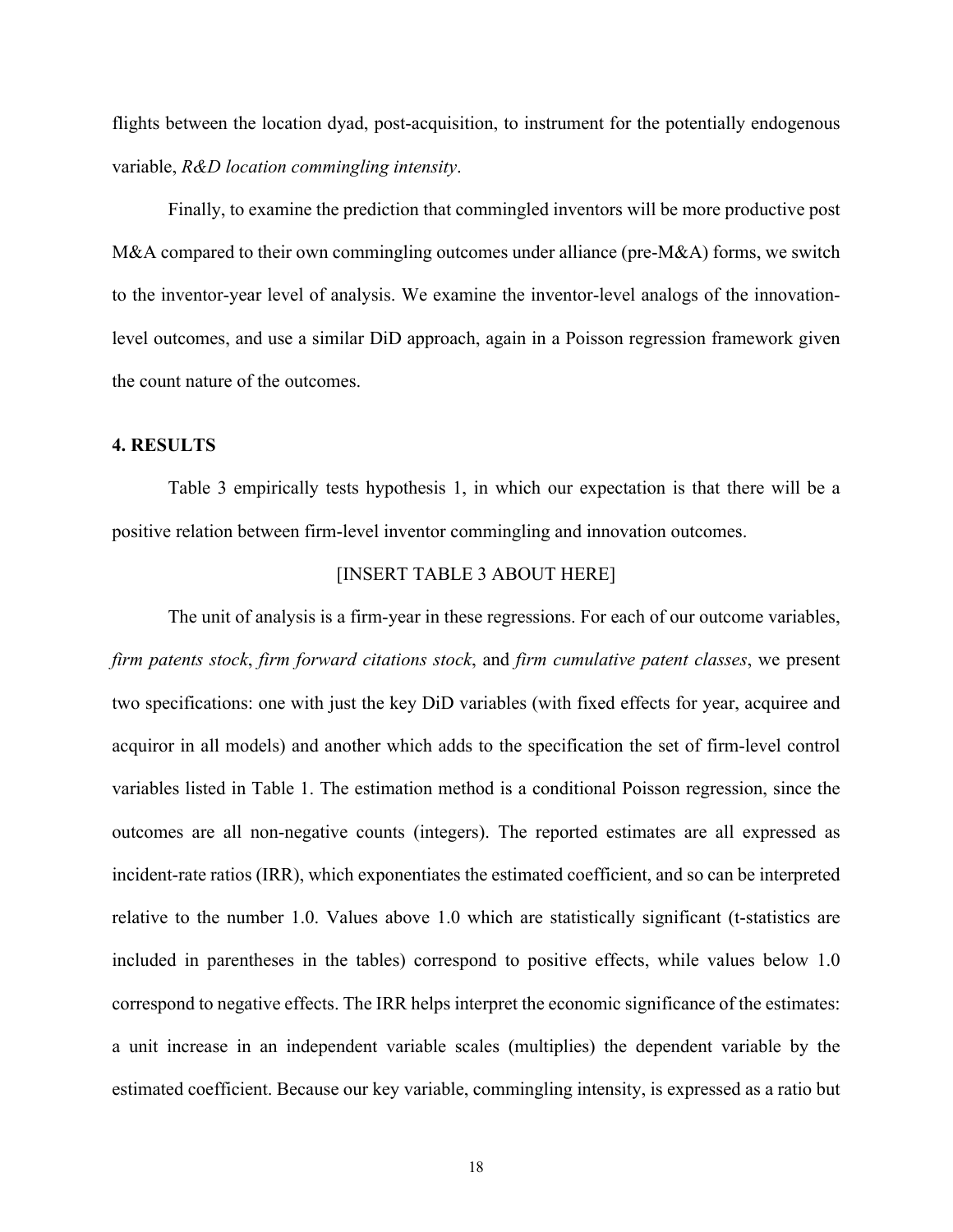does not (in our data) span the entire distribution from zero to one, we express the economic effects throughout this section as the innovation effect of a standard deviation change in commingling intensity from the mean of the variable's distribution. We only report the estimates of the key DiD variables throughout our tables, as those are the theoretical variables of interest (we denote the inclusion or exclusion of control variables and fixed effects in the tables).

In Table 3, in examining the *post-acquisition* dummy, we see that it is significantly negative (IRRs below 1.0) in a few of the specifications, most robustly as related to *firm cumulative patent classes*, but also as related to *firm patents stock* when the set of firm level controls is omitted. This pattern fits with the prior literature: at the organizational level, there are two categories of cost which arise after an acquisition: (1) disrupted team standard operating procedures and routines, and  $(2)$  enhanced coordination costs.<sup>6</sup>

Across all the specifications, *firm commingling intensity* is strongly positive, both in statistical and economic significance. The key variable of interest, however, in the DiD specification is *firm commingling intensity \* post acquisition*. This variable is also strongly positive in statistical significance (at least  $p<0.01$  in all cases). To illustrate the economic significance, when all variables on the right-hand side are kept at their mean after the acquisition, the predicted patent stock = 27.8, forward citation stock = 108.9, and cumulative patent classes = 4.3. For a standard deviation increase in firm commingling intensity after the acquisition, the corresponding increases for each of these innovation outcome variables are: 18.9%, 13.7%, and 5.3%, respectively.

 $6$  To the first domain, Kogut & Zander (1992) propose organizational capabilities in knowledge sharing and transfer which spans both information and know-how, and transcends the associated individual knowledge. A logical consequence of M&As is comprehensive disruption of these organizational processes and domains (Ranft & Lord, 2002). Kapoor & Lim (2007) find empirical evidence consistent with this notion of disrupted organizational routines at the inventor level following M&A, though this is mitigated with time. The second cost, coordination costs, are due to unfamiliar shared norms (Haspeslagh & Jemison, 1991) and the lack of shared common ground.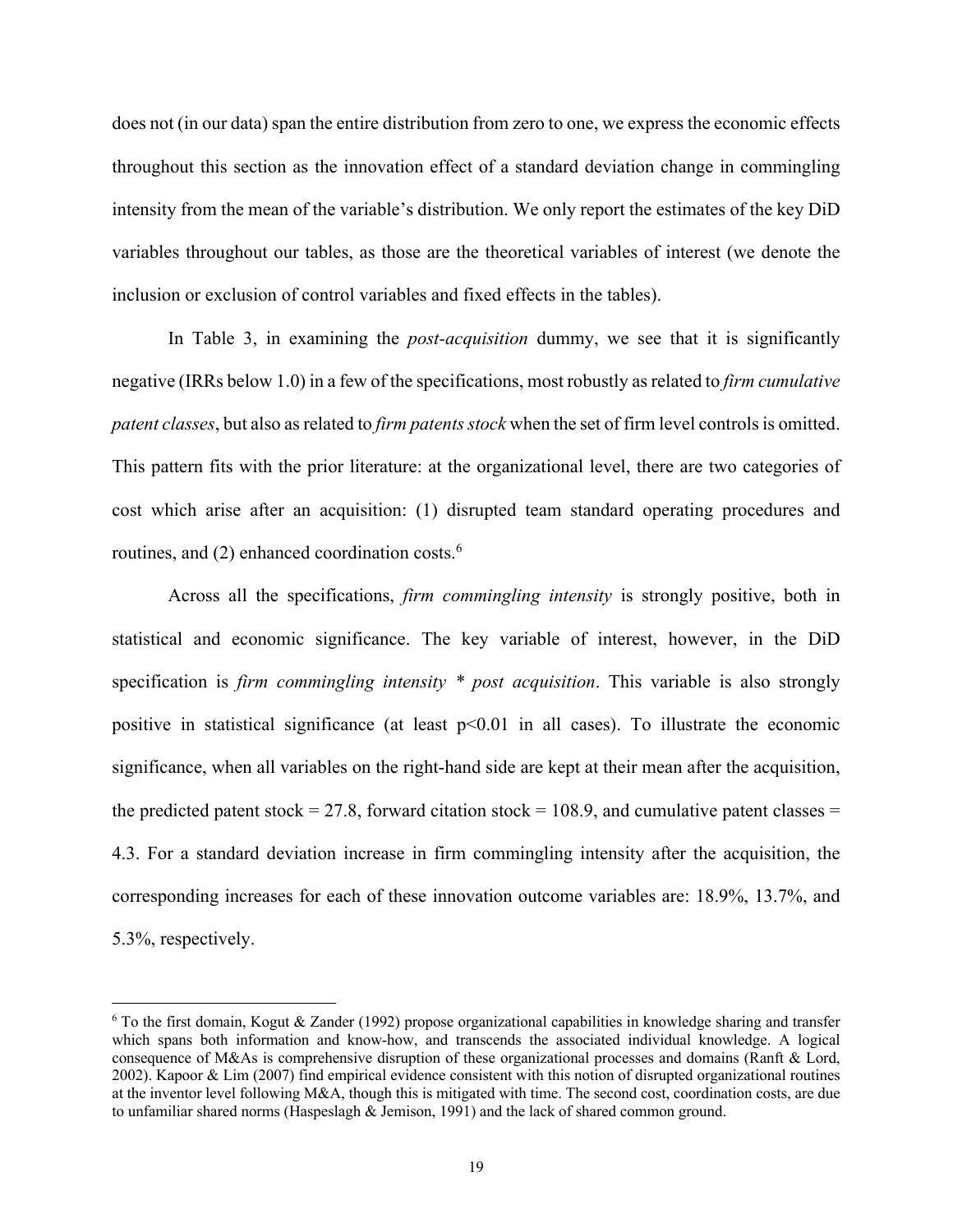We then move to Table 4, where we use an instrumental-variables approach in recognition of the possible endogenous process of firm commingling associated with the results from Table 3. While our approach does not address the firm-level selection of target firm, or the matching process between acquiror and acquired firms (again, our focus is on the post-merger integration literature rather than the M&A partner selection literature), we focus on the introduction (or removal) of direct flight between the two firms as an exogenous shock (outside of managerial control) to the cost of R&D collaboration. Specifically, we use *location connectedness* \* *post acquisition* as an instrument for the endogenous commingling variable (*location commingling intensity*).

## [INSERT TABLE 4 AROUND HERE]

In the first two columns, we show that there is a positive and significant relation between the instrumental and endogenous variables. This is the first stage of the two stage least squares (2SLS) regression. Over the following three pairs of columns, for each of the three firm-level innovation outcome variables, we compare the OLS (un-instrumented) estimates in the odd columns with the 2SLS estimates in the even ones. The robust positive coefficient of the *location commingling intensity* in the 2SLS estimates suggests that the prior commingling intensity result is not entirely driven by commingling selection effects, but instead points to a commingling treatment effect on innovation.

Having found support for our first hypothesis, we move to testing our second prediction, that inventor commingling intensity post-M&A is associated with higher innovation performance as compared to the effect of commingling under pre-M&A (alliance) organization. The possible mechanism is control and authority in the integrated (post-M&A) form (especially in R&D contexts), though our test of that mechanism is indirect. In Table 5, not only do we shift the analysis to the inventor-year level, we match our sampling strategy to test the hypothesis. Specifically,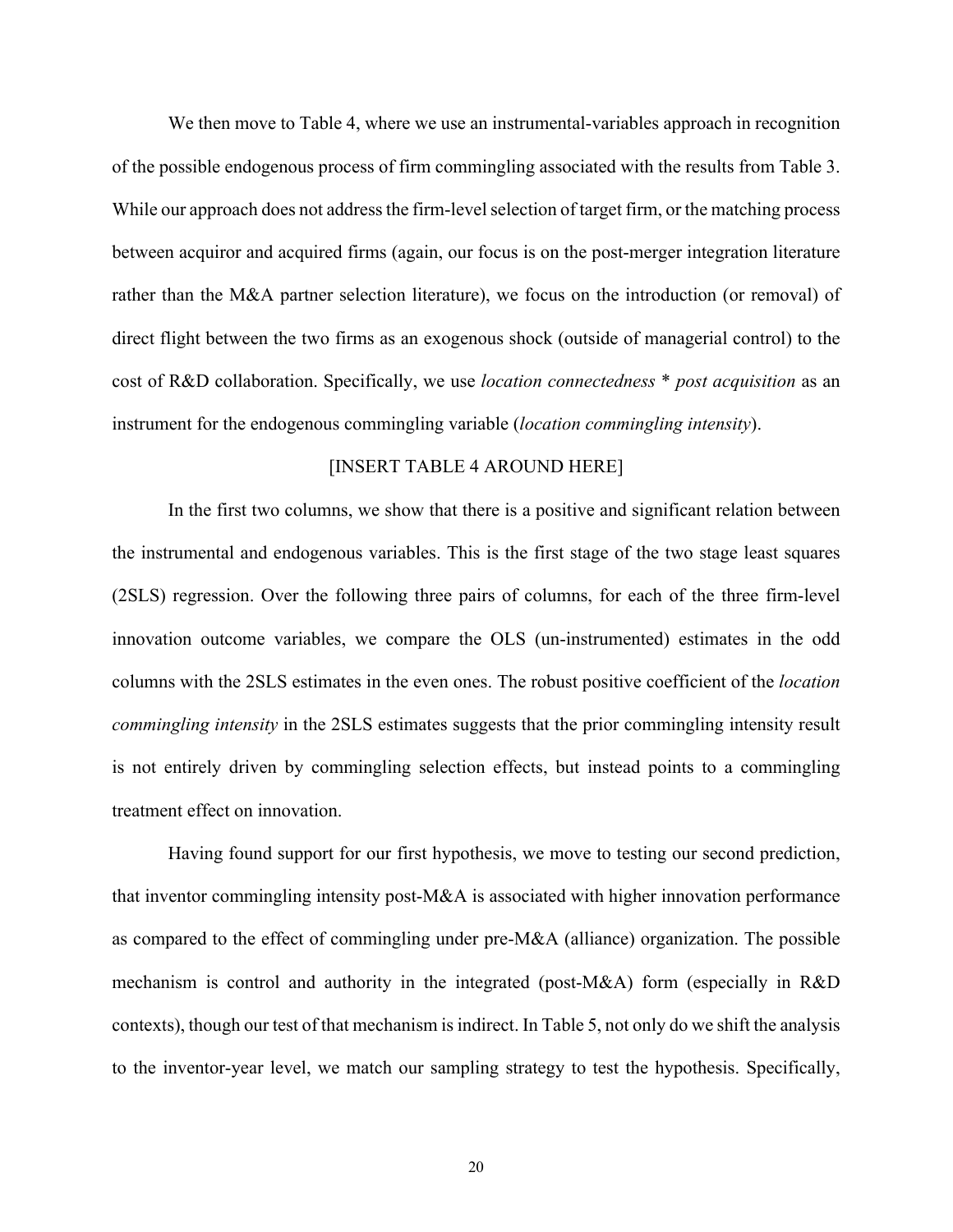inventors in our sample are those who stayed at the merged firm at least 5 years after the M&A (following Kapoor & Lim, 2007) from firms which have coinvented patents with their acquirers before the acquisition (and so all of the inventors in the sample worked at firms with commingled patents). In this sample, we can compare inventor innovation profiles under an integrated regime (after the M&A) as compared to their own output under commingling via alliance structure in the pre-M&A regime (3,030 out of the 43,936 inventors in this sample commingled with the acquirer's inventors before acquisition).

### [INSERT TABLE 5 AROUND HERE]

Due to the count nature of the innovation outcomes, we return to Poisson estimation with a variety of fixed effects. All estimates are again expressed as IRRs, with values above 1.0 corresponding to positive effects and those below 1.0 associated with negative effects. Each specification in Table 5 contains acquiree-inventor fixed effects as well as year fixed effects. The odd columns omit the control variables, while the even specifications contain those controls.

The key variable of interest, in the DiD specification is *inventor commingling intensity \* post -acquisition*. This variable is strongly positive and significantly different than zero statistically (at least  $p<0.001$  in all cases). To illustrate the economic significance, when all variables on the right-hand side are kept at their mean after the acquisition, the predicted patent stock =  $6.8$ , forward citation stock = 33.1, and cumulative patent classes = 2.7. For a standard deviation increase in inventor commingling intensity after the acquisition, the corresponding increases for each of these variables are: 9.1%, 6.2%, and 4.1%, respectively, in innovation outcomes. These results are consistent with the prediction contained in hypothesis 2.

Recall that the underlying mechanism we put forward relates the organizational form of R&D collaboration (merger versus alliance) to innovative output via control and authority. To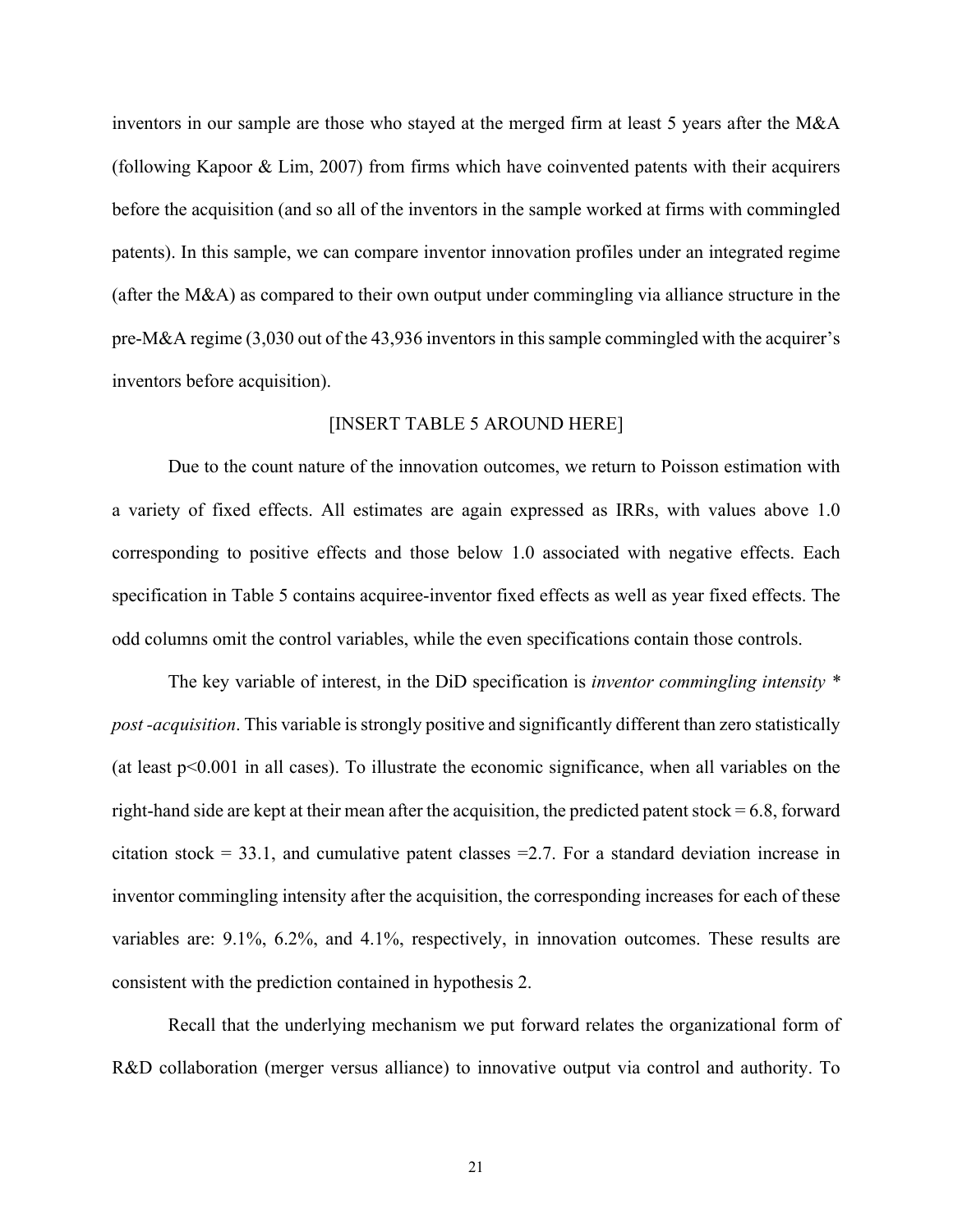operationalize this concept, we investigate the contingent role of patent complexity. A patent is "complex" when it recombines (loosely speaking) relatively uncommon knowledge elements (Fleming & Sorenson, 2001). Managerial authority might be particularly important when the innovative task environment is complex, as the lack of an established map or recipe for innovation implies a high value of control (and especially when complex contingencies are difficult to specify or contract upon ex ante). By contrast, in "simple" innovation task environments, such managerial authority may be less important as the nature of knowledge recombination is less unusual, and therefore more easily governed via contractual (alliance) relationships.

In Table 6, we examine this logic, using the same inventor-year data structure, sample, and outcome variables as in Table 5. In the odd-number specifications in the table, we find that the estimated direct effect of inventor average patent complexity is positive and statistically significant (though in each case, the economic magnitude is not large), which is consistent with the notion that in an M&A setting, more complex patents are associated with innovation outcomes.<sup>7</sup> In the even-number specifications, the key variables of interest are the interactions between low or high complexity (defined as the lowest and highest quartile of *inventor avg patent complexity*) and the *post-acquisition* indicator (the inter-quartile range is the omitted reference group). We interpret the low complexity, post-acquired interaction as a potentially misaligned structure, as less integrated R&D forms (such as licensing or alliances) may have been more effective in fostering innovation. We indeed estimate a negative effect of this structure (the reported coefficients are IRRs) on *inventor patents stock* and *inventor cumulative patent classes* (a six and four percent decline, respectively, as compared to the inter-quartile baseline). In contrast, the regime of high

<sup>&</sup>lt;sup>7</sup> Consistent with our upfront caveat of leaving the acquisition decision exogenous to our empirical analysis, one interpretational point is the possibility that managers choosing or anticipating a merger may undertake projects and staffing decisions with innovation complexity in mind.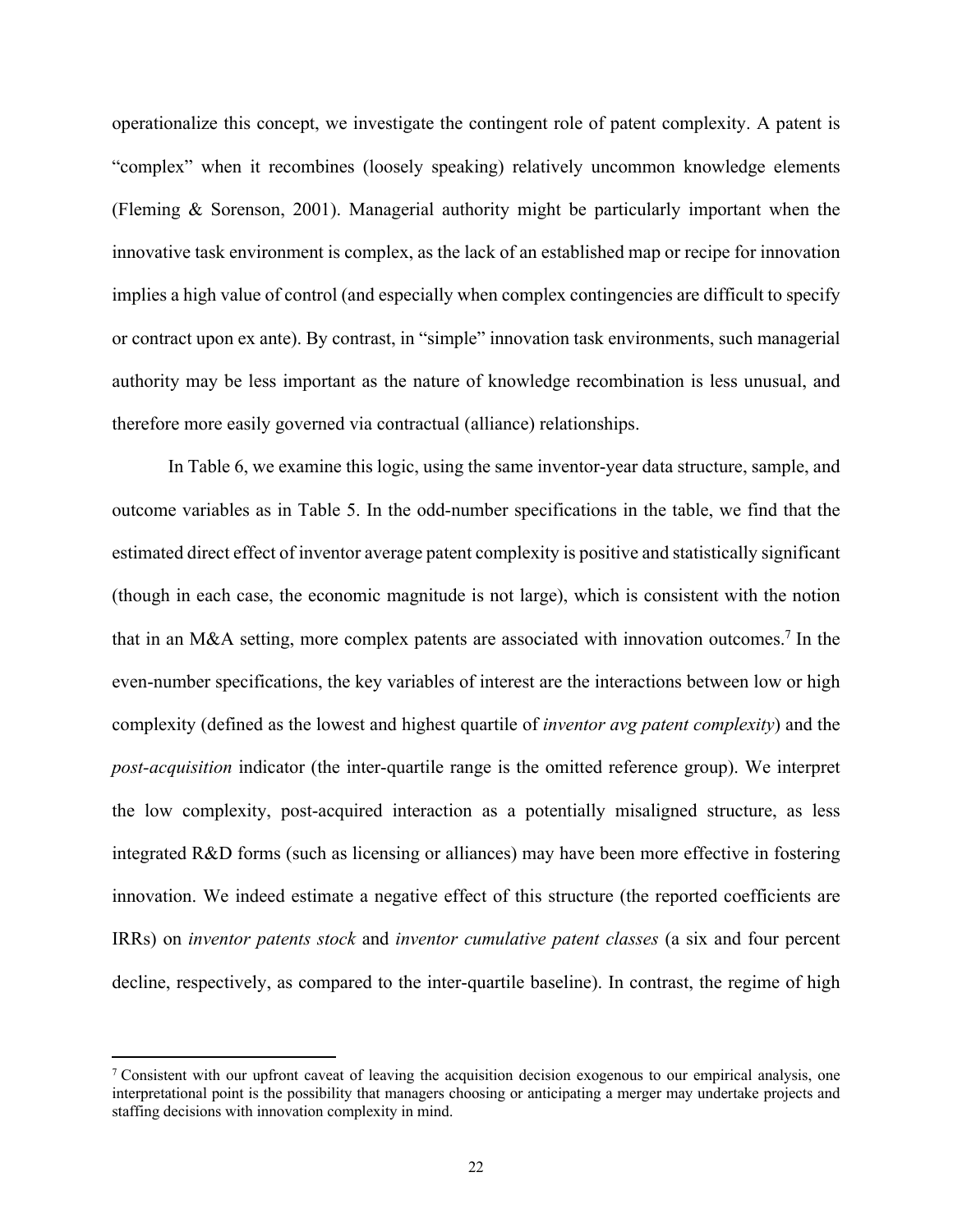complexity, post-acquisition is positive and significant across all three innovation outcomes, with three to 10% increases, consistent with targeted circumstances for authority and control associated with merged organizations.<sup>8</sup>

## [INSERT TABLE 6 AROUND HERE]

#### **5. DISCUSSION & CONCLUSION**

We introduce the concept of post-merger inventor commingling as a means of improving innovation outcomes and show that post-M&A commingling increases both patent output and scope. We also provide evidence that especially in M&A settings of technology-oriented ventures, inventor commingling is associated with a more targeted mode of R&D cooperation, in that inventor innovation outcomes improve when a given inventor is in a post-M&A regime as compared to when that inventor is in a less integrated pre-M&A alliance regime. Further analysis is consistent with the interpretation that managerial authority and control under the merged form, especially when the innovation task environment is complex, is an operative mechanism.

Within the broader literature on post-merger integration for innovation, we share the thesis that organizational design choices matter significantly for M&A success. While the prior literature has focused on what might be thought of as centralized corporate policy action such as dedicated alliance integration departments, codifying knowledge via manuals, and more generally when to structurally integrate the target entity with the acquirer (as we briefly reviewed in our literature discussion), our focus is more at the production of innovation level. We believe this focus on literal knowledge recombination at the inventor and production team level is novel to the post-merger integration literature (and is a separate construct from the typical (R&D production) team

<sup>8</sup> In unreported specifications, we analyzed whether there is a further interaction with the degree of inventor commingling on these "aligned" and "misaligned" structures. We estimate relatively precise (statistically) near-zero economic effects.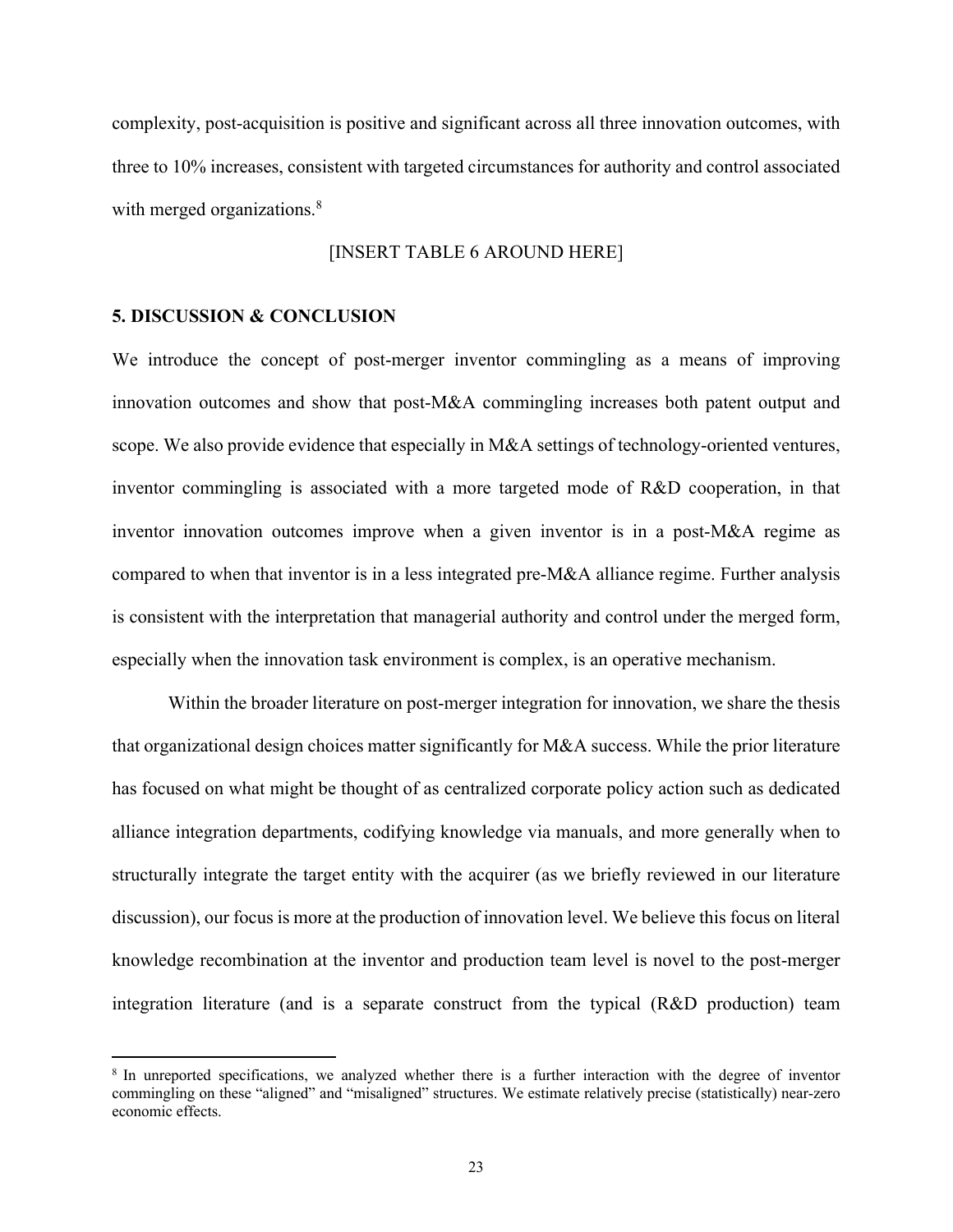composition one, e.g., Aggarwal, Hsu & Wu (2020)). Of course, broader corporate policies such as structural integration as well as the mode or form of R&D cooperation certainly influence the degree of post-merger commingling. However, there are likely a number of other channels by which commingling arises.

Because we advance the commingling construct and measurement into two literatures which have had little prior intersection (post-merger integration and targeted form of R&D cooperation), we hope we have laid the groundwork for extensions and new avenues for research. Before we discuss a few such possibilities, we would also like to call attention to a number of limitations and interpretational issues with the study. One set of inherent limitations stem from using patent data. Not only is there the well-known censoring issue associated with not observing patent applications which were not granted (and therefore the distribution of patent inventor composition necessary to measure commingling), there is likely a complex process shaping the antecedents of firm and inventor commingling identified from the patent data. In the present analysis, we take as given inventor stayers and leavers post-acquisition. The process governing this choice is clearly intentional and multifaceted (involving the inventor and/or the acquiring firm), and of course the employment contract(s) are unobserved. Among the stayers, organizations may target certain individuals for commingling in ways which are unobserved and unmeasured. More generally, commingled teams may result from serendipity or from managerially-placed organizational design choices (some of which have been discussed in the literature). Future research in this domain would ideally improve our understanding of the antecedents of inventor commingling. Doing so would also help build a bridge between the two main branches of the technology M&A literature: partner selection versus post M&A integration studies.<sup>9</sup>

<sup>&</sup>lt;sup>9</sup> More generally, there are a number of selection issues at work on both sides of the acquisition market which makes this bridge work challenging. Consider organizing for innovation from the perspective of the acquirer. There are a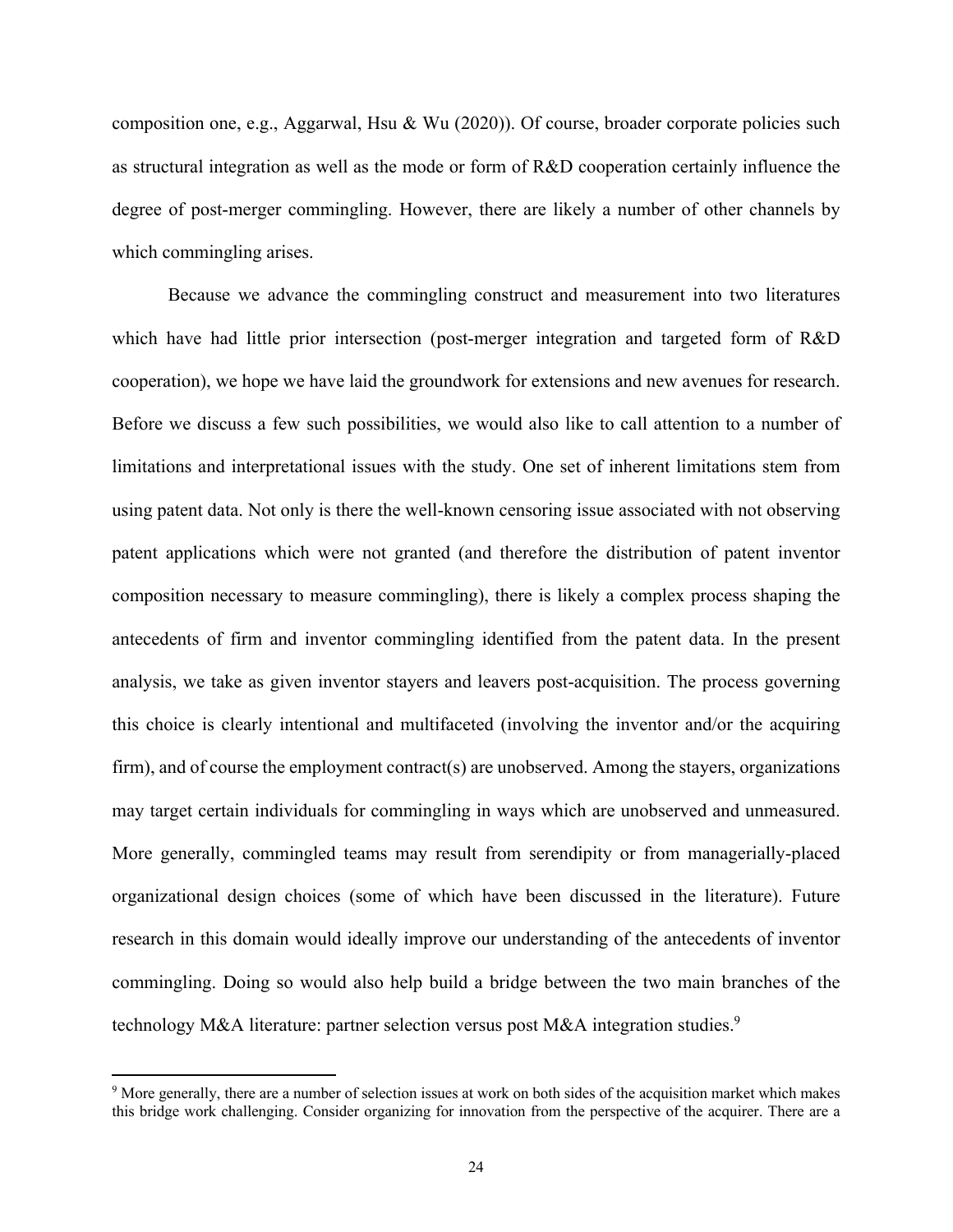A second area of limitation (and research opportunity) is centered on the research sample for providing evidence of targeted R&D cooperation mode. We compare inventor-level innovation outcomes before and after an acquisition to conclude that certain R&D cooperation forms are higher performing. However, the sample of inventors all ultimately experienced an acquisition event, which limits the generalizability of the results.<sup>10</sup> To understand possible selection effects or boundary conditions, future research would ideally draw from a broader sample of inventors to better understand the role of commingling. Doing so may entail matching individuals and firms on observables to build counterfactual samples for comparison.

More generally, future studies to further elaborate the consequences of startup R&D cooperation mode (and how they interact with incumbent firm choices) would be particularly welcome. The obstacles of such examinations are formidable, however, including appropriate outcome counterfactuals as well as empirical strategies to address selection on both sides of the market. Notwithstanding these limitations, our hope is that the concepts developed here will open new avenues for subsequent work on both post-merger technology integration, as well as more broadly on modes of R&D cooperation.

host of internal conditions and choices which shape the degree to which the potential acquirer looks to the external environment for R&D collaboration of any sort (including acquisitions). Some of these conditions are unobserved and unmeasured, such as incumbent manager expectations about the pace of innovation in a given domain, the value of control under different states of the world (e.g., Forbes & Lederman, 2009) and more generally the rationale for undertaking inter-organizational R&D work in the first place (e.g., Cunningham, Ederer & Ma, 2019).<br><sup>10</sup> Note, however, that our empirical set-up is likely conservatively estimated since inventors with productive inventiv

output under an alliance structure are likely to be the ones who are retained in an acquisition. Inventor retention selection forces therefore likely work against the positively-estimated post-acquisition innovation effect.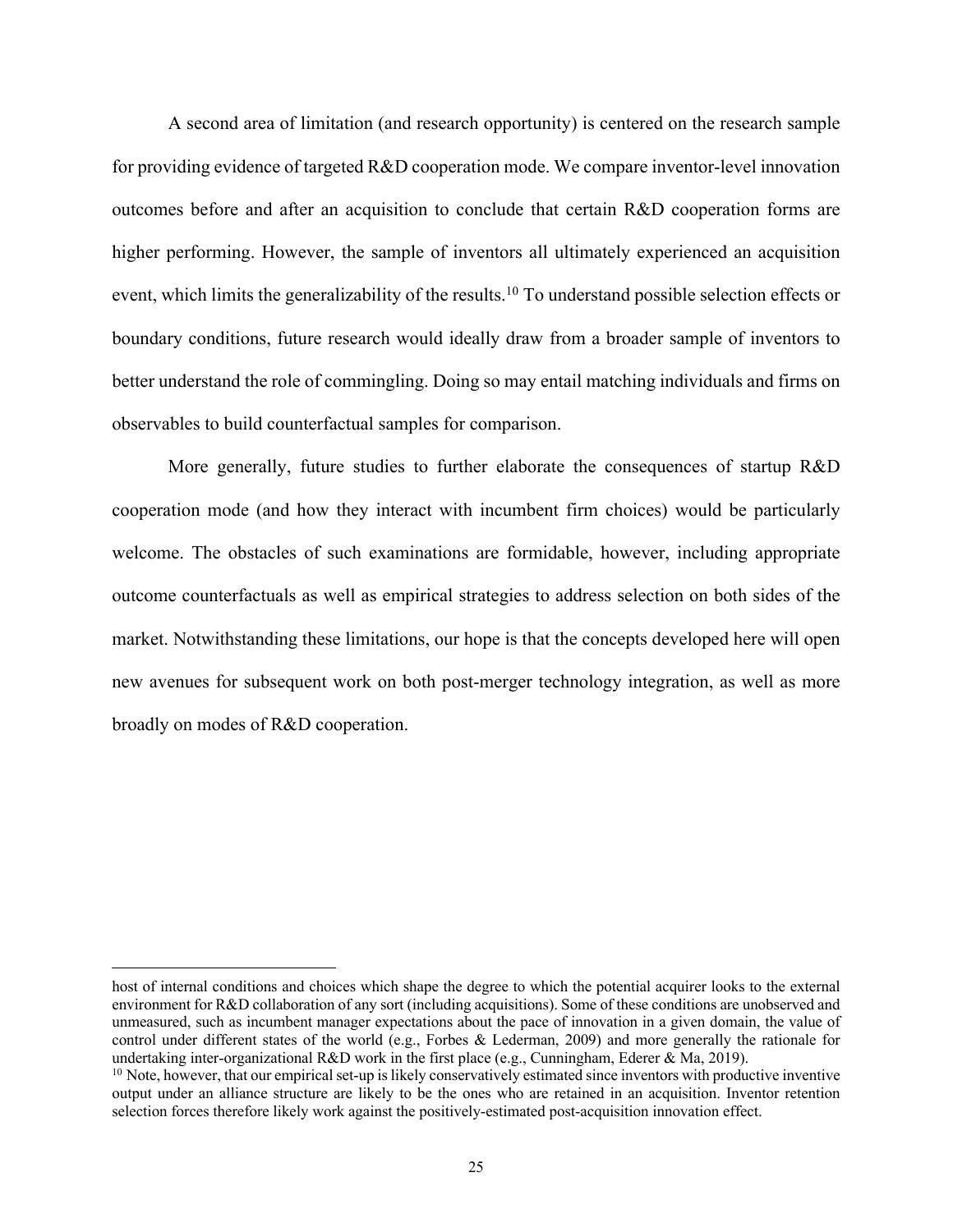#### **References**

Aggarwal, VA, Hsu, DH. 2009. Modes of cooperative R&D commercialization by start-ups. *Strategic Management Journal* **30**(8): 835-864.

Aggarwal, VA, Hsu, DH. 2014. Entrepreneurial exits and innovation. *Management Science* **60**(4): 867-887.

Aggarwal, VA, Hsu, DH, Wu A. 2020. Organizing knowledge production teams within firms for innovation. *Strategy Science* **5**(1): 1-16.

Ahuja, G, Katila, R. 2001. Technological acquisitions and the innovation performance of acquiring firms: A longitudinal study. *Strategic Management Journal* **22**(3): 197-220.

Benson, D, Ziedonis, RH. 2009. Corporate venture capital as a window on new technologies: Implications for the performance of corporate investors when acquiring startups. *Organization Science* **20**(2): 329-351.

Cassiman, B, Colombo, MG, Garrone, P, Veugelers, R. 2005. The impact of M&A on the R&D process: An empirical analysis of the role of technological-and market-relatedness. *Research Policy* **34**(2): 195-220.

Cloodt, M, Hagedoorn, J, Van Kranenburg, H. 2006. Mergers and acquisitions: Their effect on the innovative performance of companies in high-tech industries. *Research Policy* **35**(5): 642-654.

Cohen, WM, Levinthal, DA. 1990. Absorptive capacity: A new perspective on learning and innovation. *Administrative Science Quarterly* **35**: 128-52.

Cunningham, C, Ederer, F, Ma, S. 2019. Killer acquisitions. London Business School working paper.

Dyer, JH. Kale, P. and Singh, H. 2004. When to ally & when to acquire. *Harvard Business Review* July-August.

Fleming, L, Sorenson, O. 2001. Technology as a complex adaptive system: evidence from patent data. *Research Policy* **30**(7): 1019-1039.

Forbes, SJ, Lederman, M. 2009. Adaptation and vertical integration in the airline industry. *American Economic Review* **99**(5): 1831-49.

Graebner, ME. 2004. Momentum and serendipity: How acquired leaders create value in the integration of technology firms. *Strategic Management Journal* **25**(8‐9): 751-777.

Grant, RM. 1996. Toward a knowledge-based theory of the firm. *Strategic Management Journal* **17**(S2): 109-122.

Grossman, SJ, Hart, OD. 1986. The costs and benefits of ownership: A theory of vertical and lateral integration. *Journal of Political Economy* **94**(4): 691-719.

Guadalupe, M, Kuzmina, O, Thomas, C. 2012. Innovation and foreign ownership. *American Economic Review* **102**(7): 2594-3627.

Haspeslagh, PC, Jemison, DB. 1991. *Managing acquisitions: Creating value through corporate renewal*. New York: Free Press.

Hitt, MA, Hoskisson, RE, Ireland, RD. 1990. Mergers and acquisitions and managerial commitment to innovation in M-form firms. *Strategic Management Journal* **11**(4): 29-48.

Kapoor, R, Lim, K. 2007. The impact of acquisitions on the productivity of inventors at semiconductor firms: A synthesis of knowledge-based and incentive-based perspectives. *Academy of Management Journal* **50**(5): 1133-1155.

Kogut, B, Zander, U. 1992. Knowledge of the firm, combinative capabilities, and the replication of technology. *Organization Science* **3**(3): 383-397.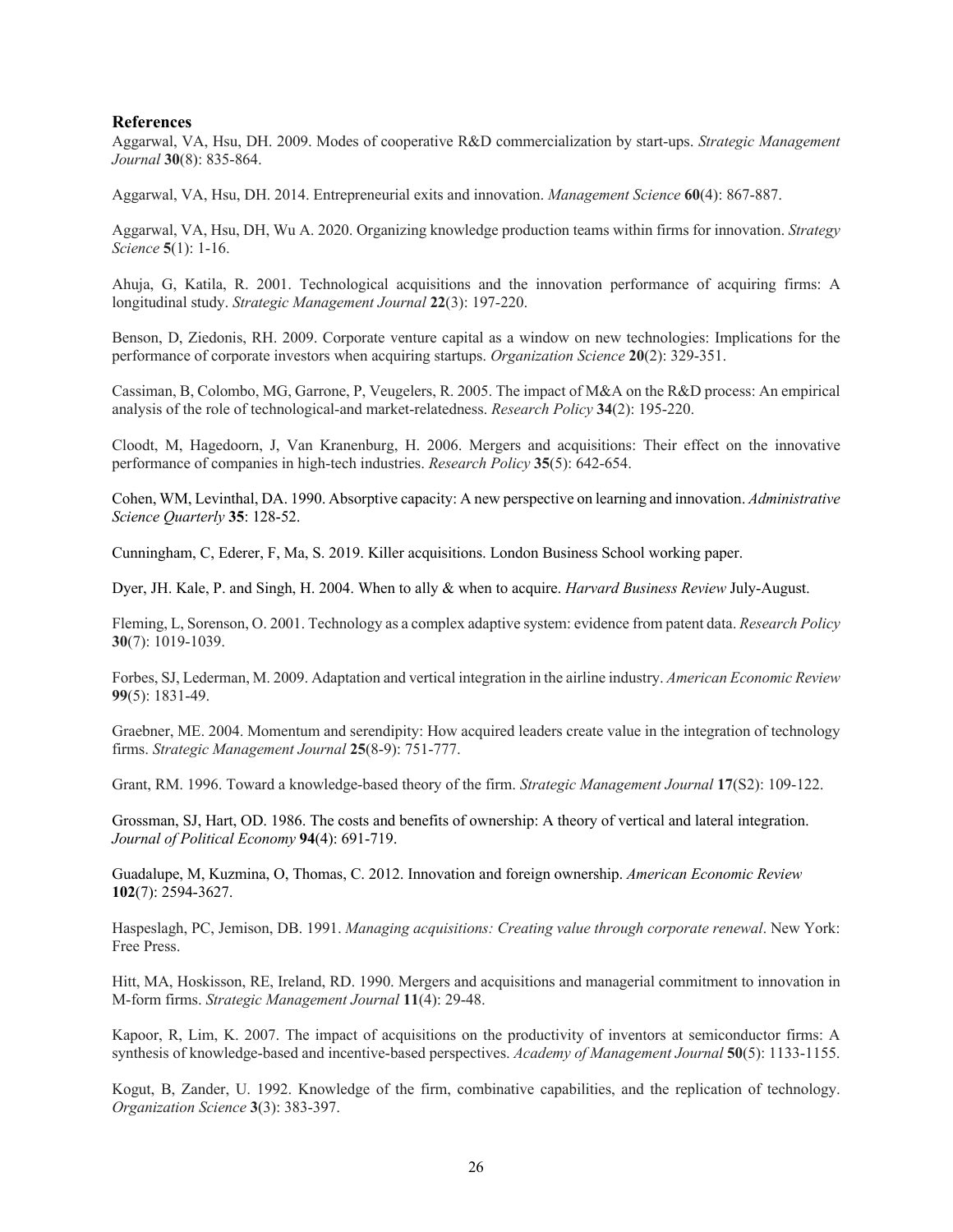Kogut, B, Zander, U. 1993. Kwoledge of the firm and the evolutionary theory of the multinational corporation. *Journal of International Business Studies* **34**(6): 516-529.

Makri, M, Hitt, MA, Lane, PJ. 2010. Complementary technologies, knowledge relatedness, and invention outcomes in high technology mergers and acquisitions. *Strategic Management Journal* **31**(6): 602-628.

Lerner, J, Malmendier, U. 2010. Contractibility and the design of research agreements. *American Economic Review* **100**(1): 214-246.

Puranam, P, Srikanth, K. 2007. What they know vs. what they do: How acquirers leverage technology acquisitions. *Strategic Management Journal* **28**(8): 805-825.

Puranam, P, Singh, H, Chaudhuri, S. 2009. Integrating acquired capabilities: When structural integration is (un) necessary. *Organization Science* **20**(2): 313-328.

Puranam, P, Singh, H, Zollo, M. 2006. Organizing for innovation: Managing the coordination-autonomy dilemma in technology acquisitions. *Academy of Management Journal* **49**(2): 263-280.

Ranft, AL, Lord, MD. 2002. Acquiring new technologies and capabilities: A grounded model of acquisition implementation. *Organization Science* **13**(4), pp.420-441.

Robinson DT, Stuart TE. 2007. Financial contracting in biotech strategic alliances. *Journal of Law and Economics* **50**(3): 559–595.

Rosenkopf, L, Almeida, P. 2003. Overcoming local search through alliances and mobility. *Management Science* **49**(6): 751-766.

Ryall, MD, Sampson, RC, 2009. Formal contracts in the presence of relational enforcement mechanisms: Evidence from technology development projects. *Management Science* **55**(6): 906-25.

Szulanski G. 1996. Exploring internal stickiness: impediments to the transfer of best practice within the firm. *Strategic Management Journal* **17**(S2): 27-43.

Teece, DJ. 1977. Technology transfer by multinational firms: The resource cost of transferring technological knowhow. *The Economic Journal* **87**(346): 242-61.

von Hippel, E. 1994. 'Sticky information' and the locus of problem solving: Implications for innovation. *Management Science* **40**(4): 429-39.

Wuchty, S, Jones, BF. and Uzzi, B. 2007. The increasing dominance of teams in production of knowledge. *Science* **316**(5827):1036-1039.

Villalonga B, McGahan AM. 2005. The choice among acquisitions, alliances, and divestitures. *Strategic Management Journal* **26**(13): 1183–1208

Zollo, M. and Singh, H., 2004. Deliberate learning in corporate acquisitions: post-acquisition strategies and integration capability in U.S. bank mergers. *Strategic Management Journal* **25**(13): 1233-1256.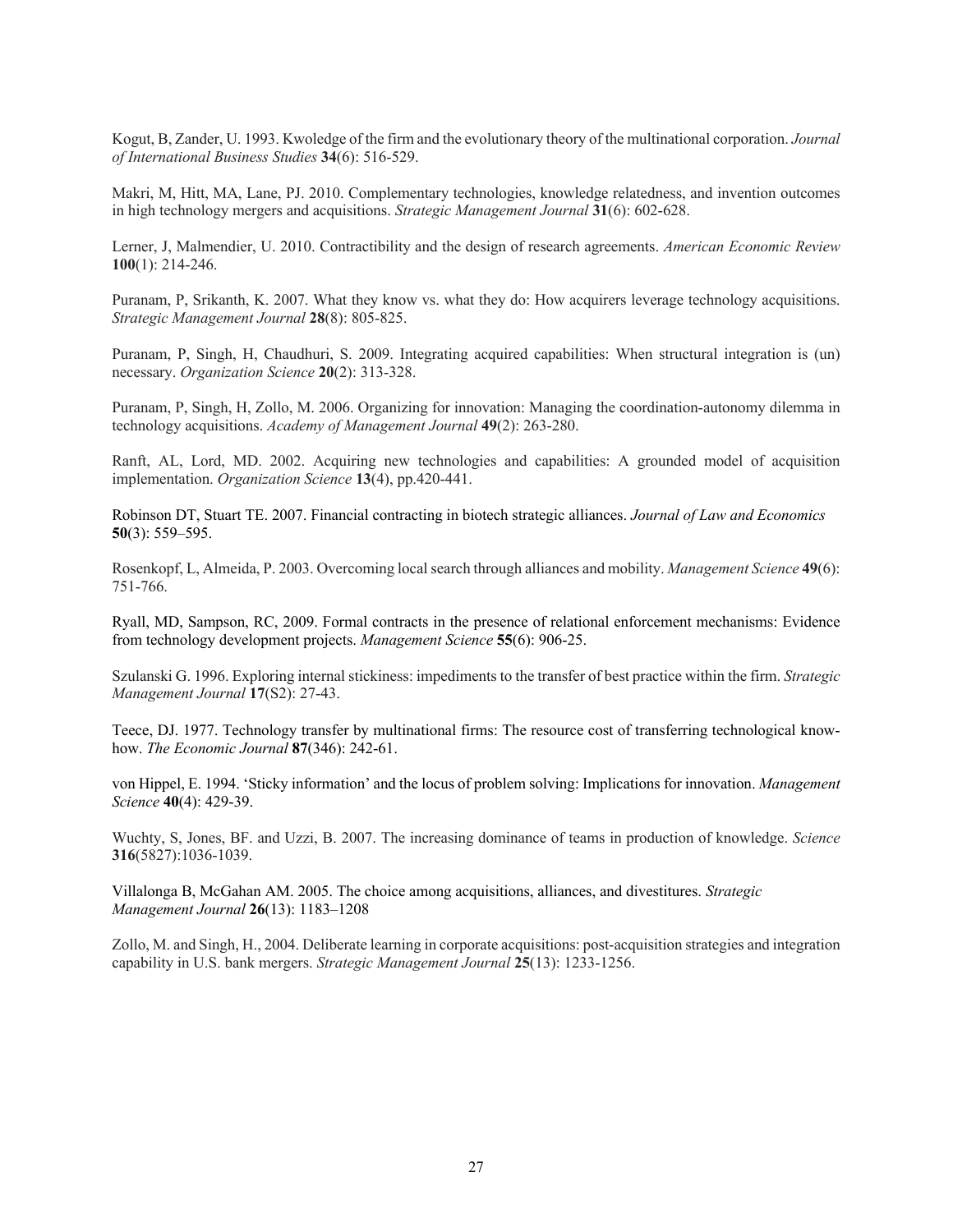# **Table 1**: Descriptive statistics and variable definitions

| Firm-year level of analysis                 |                                                                                                                                                                                                                                                                                                                                                                             |             |           |  |  |  |  |
|---------------------------------------------|-----------------------------------------------------------------------------------------------------------------------------------------------------------------------------------------------------------------------------------------------------------------------------------------------------------------------------------------------------------------------------|-------------|-----------|--|--|--|--|
| <b>VARIABLE NAME</b>                        | <b>DEFINITION</b>                                                                                                                                                                                                                                                                                                                                                           | <b>MEAN</b> | <b>SD</b> |  |  |  |  |
| Firm patents stock                          | Stock of patents of acquired firm i in year t (PatentsView/Crunchbase). A patent will be included in firm i's patent stock if<br>(i) the patent was directly assigned to firm $i$ and filed before year $t$ , or<br>(ii) the patent was filed after the acquisition before year t under the name of firm i's acquirer, and had at least one inventor<br>working for firm i. | 32.44       | 393.1     |  |  |  |  |
| Firm forward citations stock                | Forward citations to firm <i>i</i> 's stock of patents within 4 years since patent grant (PatentsView)                                                                                                                                                                                                                                                                      | 99.95       | 1315.1    |  |  |  |  |
| Firm cumulative patent classes              | Number of distinct 3-digit (main) technology classes for firm <i>i</i> 's patent stock (PatentsView)                                                                                                                                                                                                                                                                        | 4.224       | 6.763     |  |  |  |  |
| Firm commingling intensity                  | Share of patents which were invented by commingling teams in firm i's patent stock (PatentsView/Crunchbase)<br>0.0132<br>Firm commingling intensity = $\frac{cumulative \# of patients invented by comingling teams in year t}{cumulative \# of patients invented by commutingling teams in year t}$<br>firm i's patent stock in year t                                     |             |           |  |  |  |  |
| Post-acquisition                            | Dummy=1 if $t$ >= acquired year (Crunchbase)                                                                                                                                                                                                                                                                                                                                | 0.288       | 0.453     |  |  |  |  |
| Firm cumulative funding rounds              | Cumulative # of funding rounds the firm has received up to year $t$ (Crunchbase)                                                                                                                                                                                                                                                                                            | 0.440       | 1.150     |  |  |  |  |
| Firm cumulative VC investors                | Cumulative # of venture capitalists who have invested in the firm up to year $t$ (Crunchbase)                                                                                                                                                                                                                                                                               | 0.441       | 1.296     |  |  |  |  |
| Firm technology concentration               | Herfindahl index of firm i's patent distribution among 3-digit (main) patent technology classes (PatentsView)<br>Firm technology concentration $_{it}$<br>= $\sum$ (percent of patents in technology class s in firm i's patent stock in year t) <sup>2</sup>                                                                                                               | 0.451       | 0.337     |  |  |  |  |
| Firm inventors                              | Number of inventors working for firm $i$ in year $t$ (PatentsView/Crunchbase)                                                                                                                                                                                                                                                                                               | 17.54       | 129.8     |  |  |  |  |
| Firm inventor avg cumulative patent counts  | Average patenting experience (cumulative patent counts) among firm <i>i</i> 's inventors (PatentsView/Crunchbase)                                                                                                                                                                                                                                                           | 5.368       | 6.264     |  |  |  |  |
| Firm inventor avg cumulative fcitation      | Average patenting experience (cumulative patent counts weighted by forward citation) among firm i's inventors<br>(PatentsView/Crunchbase)                                                                                                                                                                                                                                   | 33.53       | 69.15     |  |  |  |  |
| Firm inventor avg cumulative patent classes | Average patenting experience (cumulative patent class counts) among firm i's inventors (PatentsView/Crunchbase)                                                                                                                                                                                                                                                             | 2.759       | 1.709     |  |  |  |  |
|                                             | <b>Inventor-year level of analysis</b>                                                                                                                                                                                                                                                                                                                                      |             |           |  |  |  |  |
| Inventor patents stock                      | Inventor j's patent stock in year t (PatentsView/Crunchbase)                                                                                                                                                                                                                                                                                                                | 5.741       | 12.22     |  |  |  |  |
| Inventor forward citations stock            | Forward citations to inventor j's patents stock within 4 years since patent grant(s) (PatentsView/Crunchbase)                                                                                                                                                                                                                                                               | 30.04       | 112.1     |  |  |  |  |
| Inventor cumulative patent classes          | Number of distinct 3-digit (main) technology classes to inventor j's patent stock (PatentsView/Crunchbase)                                                                                                                                                                                                                                                                  | 2.634       | 2.230     |  |  |  |  |
| Inventor commingling intensity              | Share of patents in inventor j's patent stock which were invented by a commingling team (PatentsView/Crunchbase)<br>inventor commingling intensity<br>$=\frac{Cumulative\# of\ patients\ coinvented\ by\ inventor\ j\ and\ inventors\ from\ the\ acquire\ r}$<br>Inventor j's patent stock                                                                                  | 0.0220      | 0.125     |  |  |  |  |
| Inventor co-located                         | Dummy=1 if the inventor's current address (registered on the most recent patent document) is located within 100km of the<br>acquirer's R&D center.                                                                                                                                                                                                                          | 0.235       | 0.424     |  |  |  |  |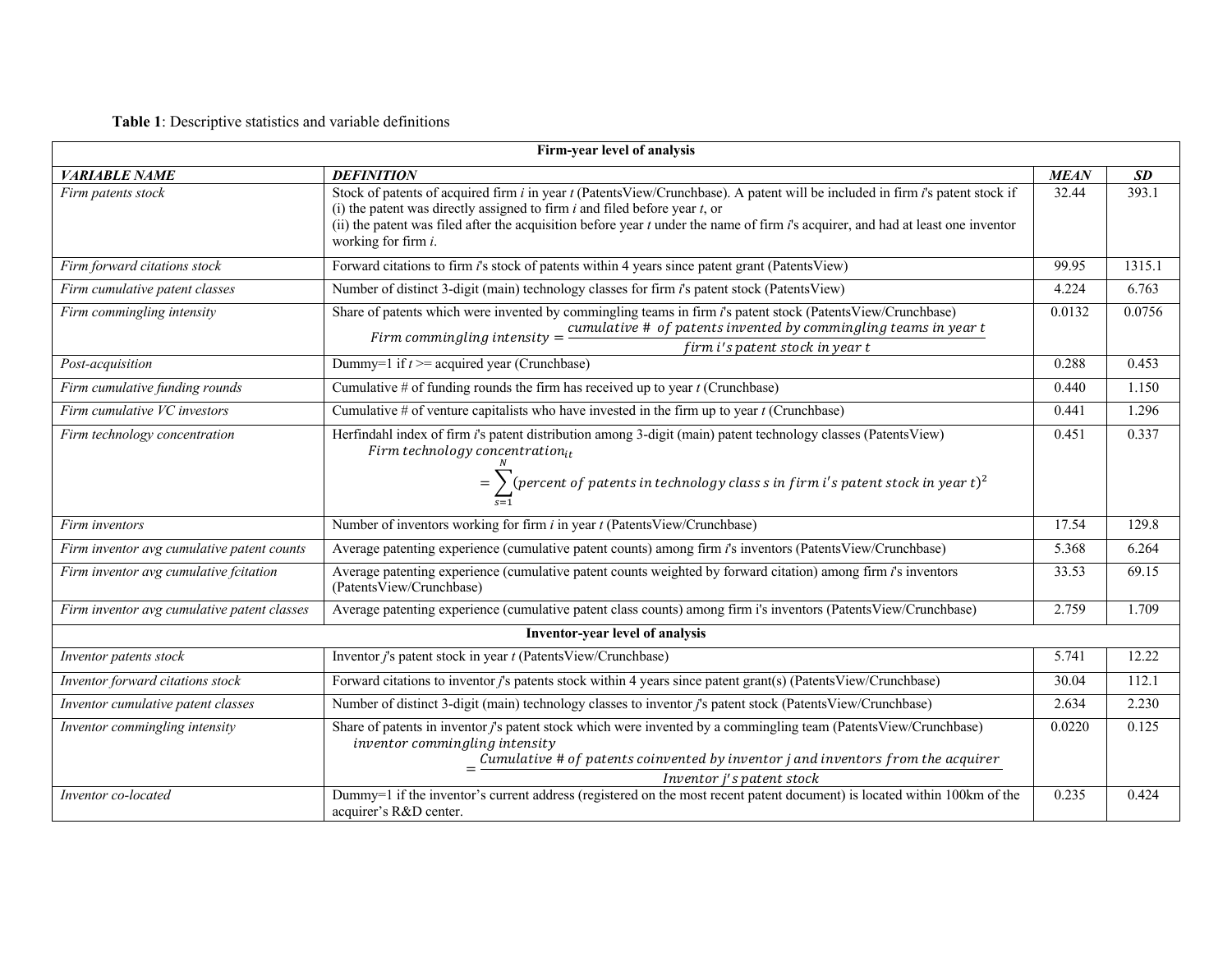| <b>Table 1</b> (Continued)         |                                                                                                                                                                                                                                                                                                                                                                                                                                                                                                                                                                                     |        |       |
|------------------------------------|-------------------------------------------------------------------------------------------------------------------------------------------------------------------------------------------------------------------------------------------------------------------------------------------------------------------------------------------------------------------------------------------------------------------------------------------------------------------------------------------------------------------------------------------------------------------------------------|--------|-------|
| Inventor avg patent complexity     | Average complexity of patents in the inventor's current patent stock. For each patent, the complexity is constructed<br>following Fleming & Sorenson $(2001)$ .                                                                                                                                                                                                                                                                                                                                                                                                                     | 515.8  | 408.0 |
|                                    | <b>R&amp;D</b> location-year level of analysis                                                                                                                                                                                                                                                                                                                                                                                                                                                                                                                                      |        |       |
| Location patents stock             | A R&D location is defined as a 100km-radius cluster of inventors (addresses) who worked for firm <i>i</i> before the deal.<br>Inventor <i>j</i> works in location <i>l</i> if her residential address locates in the range of the 100km-radius of location <i>l</i> .<br>Location $l$ 's patent stock is the pool of patents which are invented by inventors working in location $l$ and filed before year $t$ .<br>(PatentsView/Crunchbase)                                                                                                                                        | 17.25  | 111.3 |
| Location forward citations stock   | Forward citations to location l's patent stock within 4 years since patent grant(s) (PatentsView/Crunchbase)                                                                                                                                                                                                                                                                                                                                                                                                                                                                        | 56.72  | 458.4 |
| Location cumulative patent classes | Number of distinct 3-digit (main) technology classes for location l's patent stock (Patents View/Crunchbase)                                                                                                                                                                                                                                                                                                                                                                                                                                                                        | 3.939  | 4.700 |
| Location commingling intensity     | Share of patents in location $l$ 's patent stock which were coinvented by inventors of firm $i$ working in location $l$ and<br>inventors from the acquirer. (PatentsView/Crunchbase)<br>Location commingling intensity =<br>Cumulative # of patents coinvented by inventors of the R&D location $l$ and those from the acquirer<br>Location ls patent stock                                                                                                                                                                                                                         | 0.0383 | 0.157 |
| Location connectedness             | Number of acquirer's R&D locations which have direct flights to location l in year t. (PatentsView/Crunchbase/T-100 data<br>bank)                                                                                                                                                                                                                                                                                                                                                                                                                                                   | 18.99  | 19.96 |
| Location knowledge relatedness     | Share of overlap between location l and the acquirer's knowledge base. (PatentsView/Crunchbase)<br>Firm knowledge base is defined following Ahuja & Katila (2001) as the pool of patents that are either acquired by the firm<br>within a 5-year window before year $t$ or cited by these acquired patents.<br>(i) R&D location's knowledge base is defined similar to firm knowledge base<br>(ii) center knowledge relatedness $=$ $\frac{overlap \text{ in location } l \text{ and the acquire } r's \text{ knowledge base}}$<br>absolute size of R&D location lis knowledge base | 0.127  | 0.286 |

### **Table 1** (Continued)

*Notes:* 

1. This table reports variable definitions and summary statistics for variables used in the analyses. Each section of the table focuses on one of the three levels of analysis employed: firm-year, R&D location-year, and *inventor-year.* 

2. Firms in the firm-year panel are target companies in the Crunchbase M&A database who also have patent records in the PatentsView database and was acquired before 2014. To avoid the mixed effects from multiple *deals, we exclude firms who experienced more than one acquisition.* 

3. Inventors in the inventor-year panel were employed by acquired firms which allied with their acquirers before the acquisition. Inventors in the sample started to patent for the focal acquired firm before the deal and *remained for 5 years after the acquisition (following Kapoor & Lim, 2007).*

4. A firm's R&D location is defined as a 100km-radius cluster of the residential addresses of inventors who patented for the firm before the acquisition. Only the top 50 R&D locations of each acquired company which have *commingling teams are included in the sample.*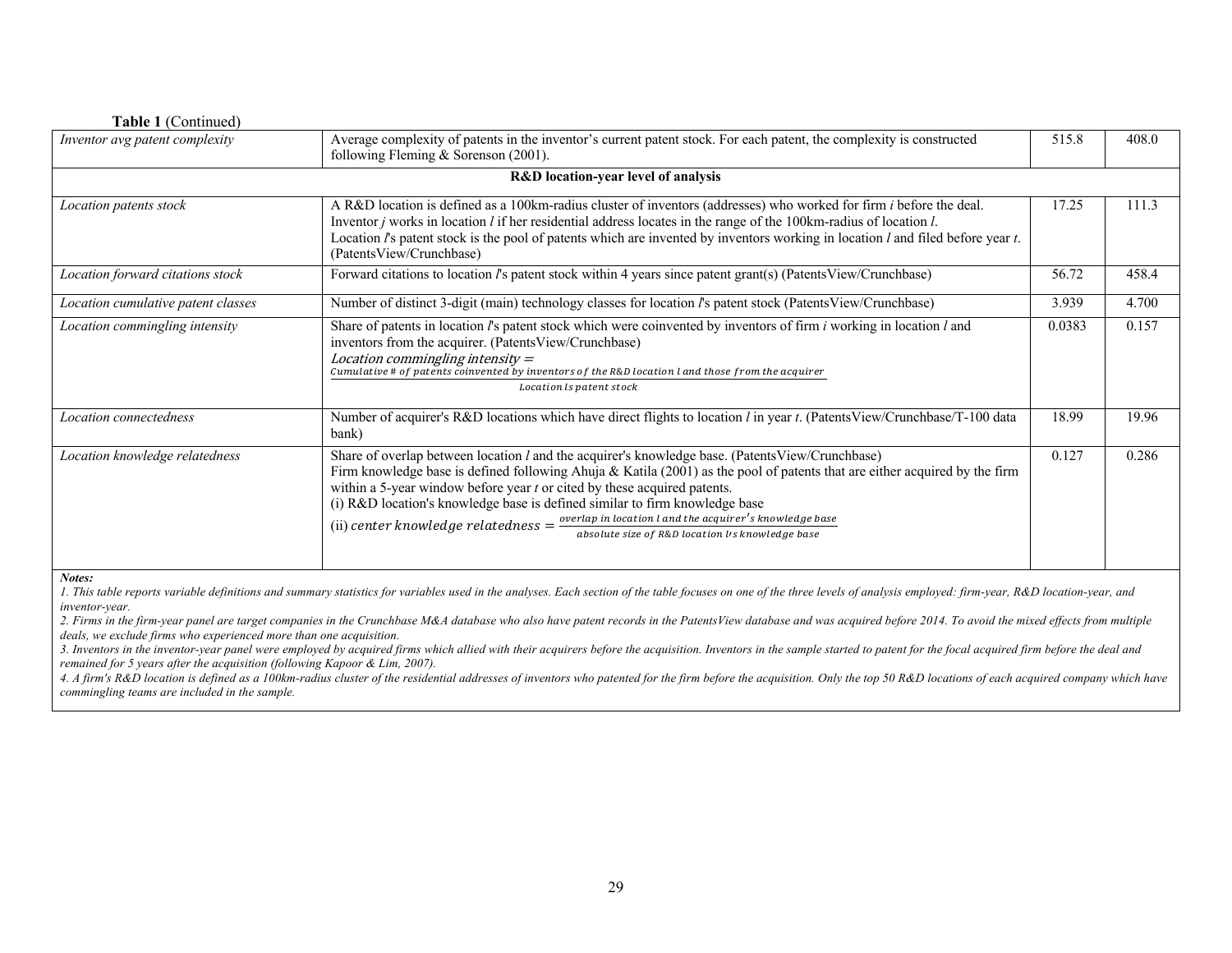# **TABLE 2**: Correlation matrix

|                | FIRM YEAR LEVEL VARS                           |          | 2              | 3        | 4              | 5        | 6        |          | 8        | 9        | 10    | 11    | 12    |
|----------------|------------------------------------------------|----------|----------------|----------|----------------|----------|----------|----------|----------|----------|-------|-------|-------|
|                | Firm patents stock                             | 1.000    |                |          |                |          |          |          |          |          |       |       |       |
| $\overline{2}$ | Firm forward citations stock                   | 0.934    | 1.000          |          |                |          |          |          |          |          |       |       |       |
| $\mathfrak{Z}$ | Firm cumulative patent classes                 | 0.467    | 0.406          | 1.000    |                |          |          |          |          |          |       |       |       |
| $\overline{4}$ | Firm commingling intensity                     | 0.002    | 0.004          | 0.014    | 1.000          |          |          |          |          |          |       |       |       |
| 5              | Post-acquisition                               | 0.016    | 0.012          | 0.137    | 0.096          | 1.000    |          |          |          |          |       |       |       |
| 6              | Firm cumulative funding rounds                 | $-0.015$ | $-0.007$       | $-0.032$ | 0.057          | 0.120    | 1.000    |          |          |          |       |       |       |
| $\tau$         | Firm cumulative VC investors                   | $-0.013$ | $-0.006$       | $-0.028$ | 0.049          | 0.105    | 0.793    | 1.000    |          |          |       |       |       |
| 8              | Firm technology concentration                  | $-0.033$ | $-0.020$       | $-0.181$ | 0.003          | 0.181    | 0.146    | 0.136    | 1.000    |          |       |       |       |
| 9              | Firm inventors                                 | 0.824    | 0.713          | 0.568    | $-0.002$       | 0.027    | $-0.022$ | $-0.019$ | $-0.037$ | 1.000    |       |       |       |
| 10             | Firm inventor avg cumulative patent<br>counts  | 0.044    | 0.050          | 0.073    | 0.083          | 0.027    | 0.097    | 0.089    | $-0.035$ | 0.019    | 1.000 |       |       |
| 11             | Firm inventor avg cumulative fcitation         | 0.024    | 0.062          | 0.008    | 0.081          | 0.023    | 0.146    | 0.134    | 0.045    | $-0.000$ | 0.664 | 1.000 |       |
| 12             | Firm inventor avg cumulative patent<br>classes | 0.009    | 0.005          | 0.173    | 0.011          | $-0.045$ | $-0.031$ | $-0.032$ | $-0.389$ | 0.002    | 0.553 | 0.266 | 1.000 |
|                | <b>INVENTOR YEAR LEVEL VARS</b>                |          | $\overline{2}$ | 3        | $\overline{4}$ | 5        | 6        |          |          |          |       |       |       |
|                | Inventor patents stock                         | 1.000    |                |          |                |          |          |          |          |          |       |       |       |
| $\overline{2}$ | Inventor forward citations stock               | 0.567    | 1.000          |          |                |          |          |          |          |          |       |       |       |
| $\mathfrak{Z}$ | Inventor cumulative patent classes             | 0.512    | 0.278          | 1.000    |                |          |          |          |          |          |       |       |       |
| $\overline{4}$ | Inventor commingling intensity                 | 0.056    | 0.054          | 0.039    | 1.000          |          |          |          |          |          |       |       |       |
| 5              | Inventor co-located                            | $-0.021$ | $-0.021$       | $-0.012$ | $-0.068$       | 1.000    |          |          |          |          |       |       |       |
| 6              | Inventor avg patent complexity                 | 0.060    | 0.058          | $-0.213$ | 0.058          | $-0.100$ | 1.000    |          |          |          |       |       |       |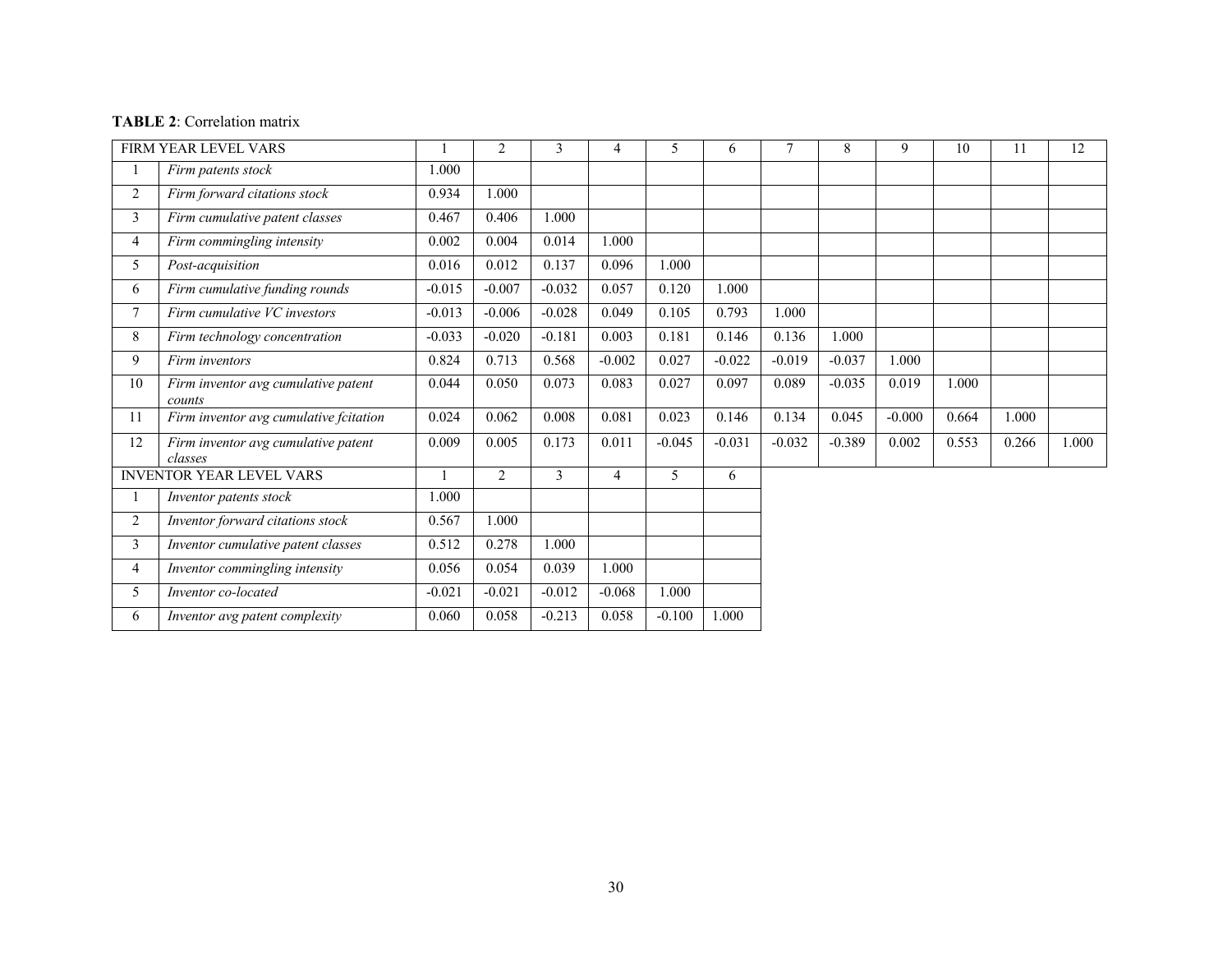|                                                   | (1)                  | (2)                  | (3)                  | (4)                             | (5)                               | (6)                  |  |
|---------------------------------------------------|----------------------|----------------------|----------------------|---------------------------------|-----------------------------------|----------------------|--|
|                                                   | Firm patents stock   |                      |                      | Firm forward citations<br>stock | Firm cumulative patent<br>classes |                      |  |
| Firm commingling intensity * post-<br>acquisition | $2.423***$<br>(8.39) | $2.000***$<br>(7.74) | $2.063***$<br>(4.47) | $1.575**$<br>(3.04)             | $1.319***$<br>(5.73)              | $1.220***$<br>(6.23) |  |
| Post-acquisition                                  | $0.962*$             | 1.002                | 0.966                | 0.999                           | $0.987***$                        | $0.994*$             |  |
|                                                   | $(-2.17)$            | (0.18)               | $(-1.51)$            | $(-0.03)$                       | $(-3.80)$                         | $(-2.06)$            |  |
| Firm commingling intensity                        | $5.630***$           | $4.973***$           | $4.694***$           | $3.475***$                      | $1.469***$                        | $1.630***$           |  |
|                                                   | (12.20)              | (12.37)              | (6.37)               | (4.95)                          | (5.65)                            | (10.77)              |  |
| Firm level controls                               | N                    | Y                    | N                    | Y                               | N                                 | Y                    |  |
| Acquiree Fixed Effects                            | Y                    | Y                    | Y                    | Y                               | Y                                 | Y                    |  |
| Year Fixed Effects                                | Y                    | Y                    | Y                    | Y                               | Y                                 | Y                    |  |
| <b>Acquirer Fixed Effects</b>                     | Y                    | Y                    | Y                    | Y                               | Y                                 | Y                    |  |
| <b>Observations</b>                               | 101,250              | 84,711               | 91,685               | 77,811                          | 101,250                           | 84,711               |  |

#### **TABLE 3**: Estimated effects of commingling on firm innovation

*Notes:*

*1. This table reports exponentiated coefficients in incidence-rate ratios and t-statistic (in parentheses) from conditional Poisson regressions at the firm-year level. Standard errors are robust. \* p<0.05, \*\* p<0.01, \*\*\* p<0.001.*

*2. For conditional Poisson models, the reported exponentiated coefficients are incidence-rate ratios: a unit increase in an independent variable scales (multiplies) the dependent variable by the estimated coefficient. A coefficient value less (greater) than one represents a negative (positive) effect.*

*3. The control variables are listed in Table 1.* 

*4. Firms in the firm-year panel are target companies in the Crunchbase M&A database who are also listed in the PatentsView database and were acquired before 2014.*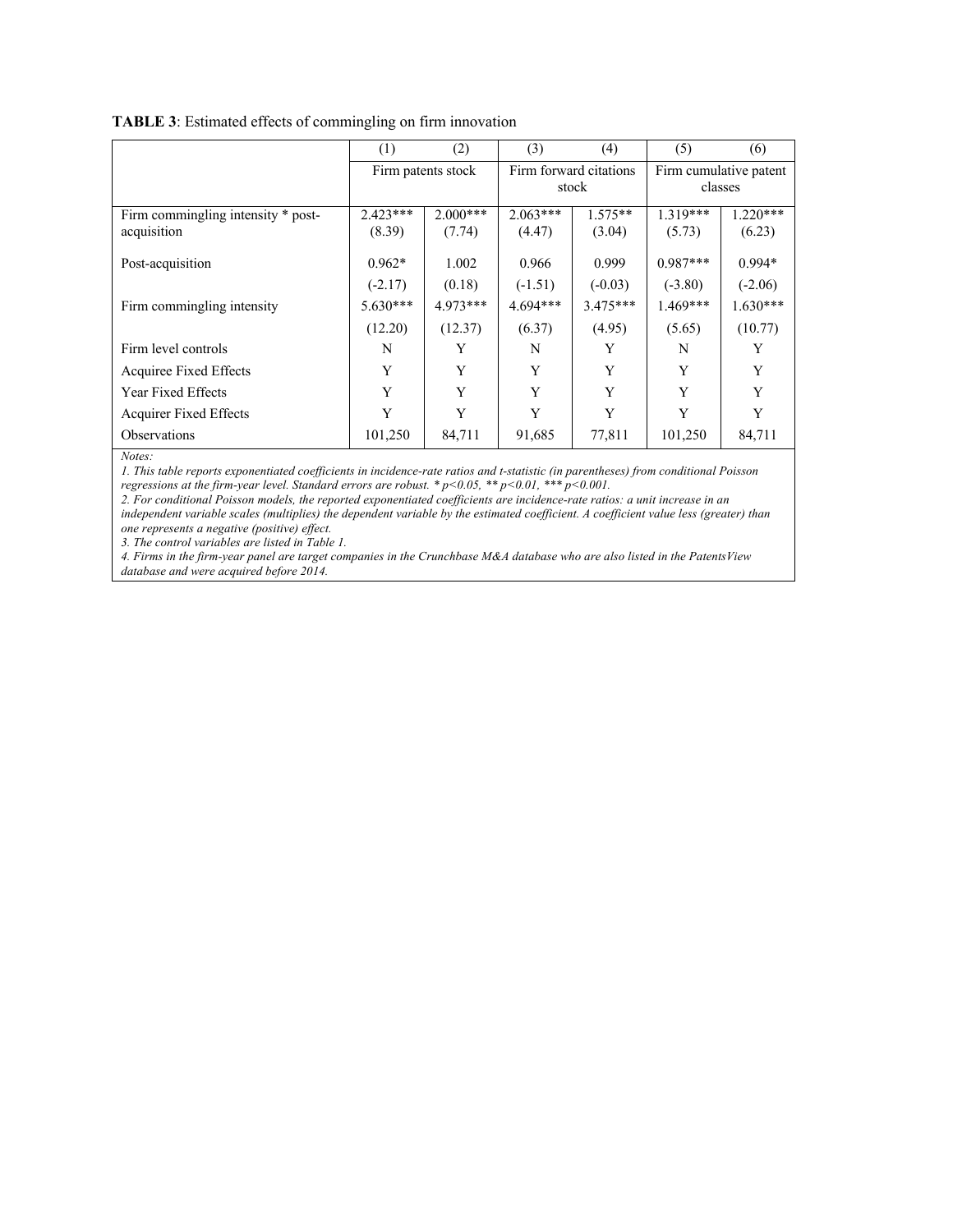#### **TABLE 4**: Estimated effects of team commingling on innovation - IV regressions at the R&D location level

|                                               | (1)                               | (2)                      | (3)                                 | (4)                    | (5)                    | (6)                                         | (7)                                            | (8)                     |  |  |  |
|-----------------------------------------------|-----------------------------------|--------------------------|-------------------------------------|------------------------|------------------------|---------------------------------------------|------------------------------------------------|-------------------------|--|--|--|
|                                               |                                   | 1st stage regression     | OLS versus 2SLS IV regressions      |                        |                        |                                             |                                                |                         |  |  |  |
|                                               | Location commingling<br>intensity |                          | Log (location patents<br>$stock+1)$ |                        |                        | Log (location forward<br>citations stock+1) | Log (location<br>cumulative patent<br>classes) |                         |  |  |  |
| Regression model                              |                                   |                          | <b>OLS</b>                          | IV                     | <b>OLS</b>             | IV                                          | <b>OLS</b>                                     | IV                      |  |  |  |
| Location connectedness * post-<br>acquisition | $0.000194***$<br>(3.85)           | $0.000148**$<br>(2.95)   |                                     |                        |                        |                                             |                                                |                         |  |  |  |
| Location connectedness                        | $-0.0000634$<br>$(-0.48)$         | $-0.000135$<br>$(-0.99)$ |                                     |                        |                        |                                             |                                                |                         |  |  |  |
| Post-acquisition                              | 0.00209<br>(1.77)                 | $-0.00115$<br>$(-0.95)$  | $-0.00169$<br>$(-0.24)$             | $-0.0140$<br>$(-1.33)$ | $-0.0157$<br>$(-1.68)$ | $-0.0272*$<br>$(-2.23)$                     | $-0.00733$<br>$(-1.90)$                        | $-0.0165*$<br>$(-2.48)$ |  |  |  |
| Location commingling intensity                |                                   |                          | $0.805***$<br>(7.70)                | 7.898*<br>(2.45)       | $1.035***$<br>(6.47)   | $7.627*$<br>(2.23)                          | $0.205***$<br>(3.46)                           | $5.492**$<br>(2.64)     |  |  |  |
| Controls                                      | N                                 | Y                        | Y                                   | Y                      | Y                      | Y                                           | Y                                              | Y                       |  |  |  |
| Location fixed effects                        | Y                                 | Y                        | Y                                   | Y                      | Y                      | Y                                           | Y                                              | Y                       |  |  |  |
| Year fixed effects                            | Y                                 | Y                        | Y                                   | Y                      | Y                      | Y                                           | Y                                              | Y                       |  |  |  |
| Observations                                  | 102,864                           | 80,419                   | 80,419                              | 80,452                 | 80,419                 | 80,452                                      | 80,419                                         | 80,452                  |  |  |  |

*Notes:*

*1. This table reports coefficients and t-statistic (in parentheses) from OLS/2SLS regressions at the R&D location-year level. Standard errors are robust. \* p<0.05, \*\* p<0.01, \*\*\* p<0.001.*

*2. The control variables are listed in Table 1.* 

*3. A firm's R&D location is defined as a 100km-radius cluster of the residential addresses of inventors who patented for the firm before the acquisition. Only the top 50 R&D locations of each acquired company which had commingling teams are included in the sample.*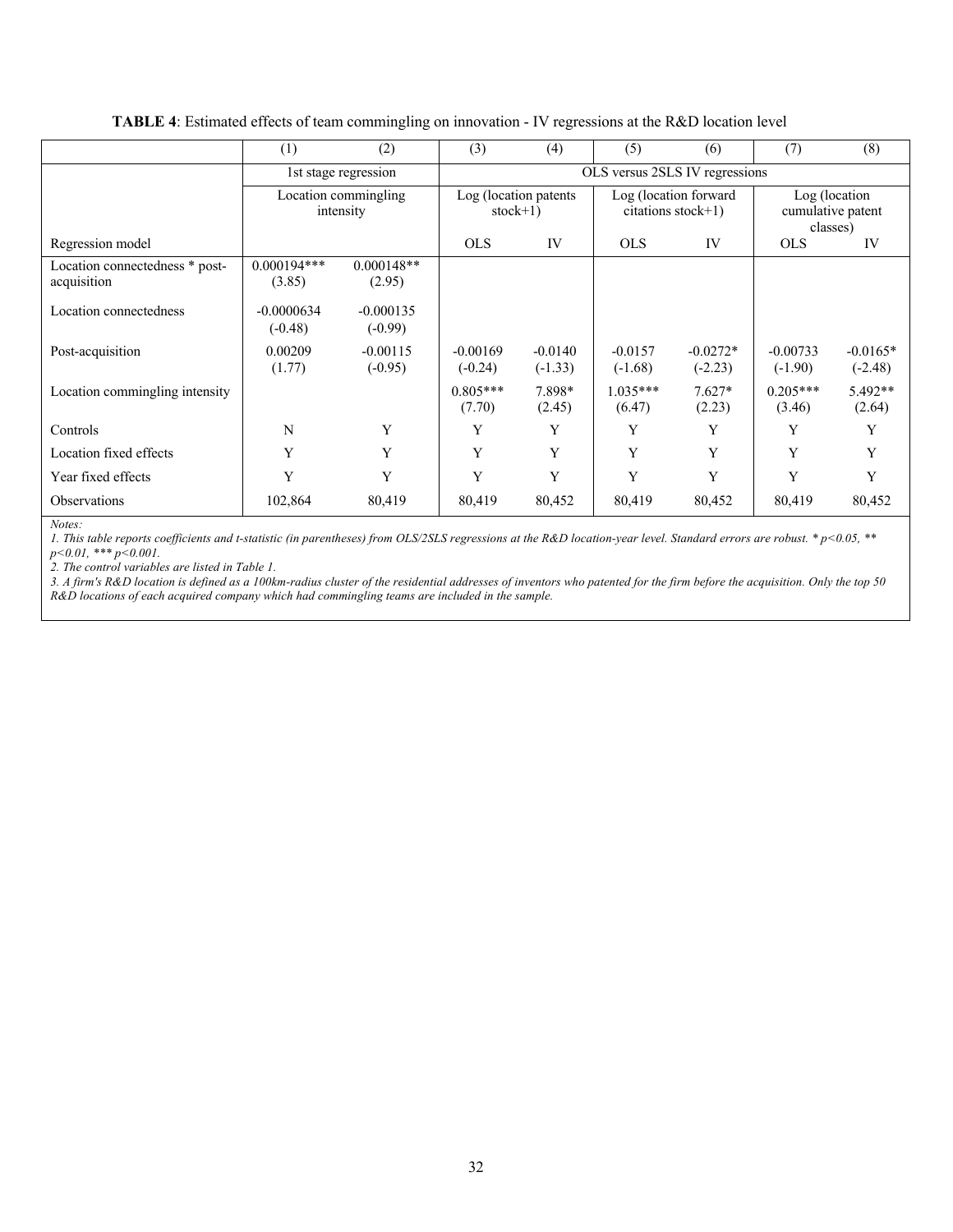|                                                   | (1)                    | (2)        | (3)                                 | (4)        | (5)                                   | (6)          |
|---------------------------------------------------|------------------------|------------|-------------------------------------|------------|---------------------------------------|--------------|
|                                                   | Inventor patents stock |            | Inventor forward<br>citations stock |            | Inventor cumulative<br>patent classes |              |
|                                                   |                        |            |                                     |            |                                       |              |
| Inventor commingling intensity * post-acquisition | $1.880***$             | $1.632***$ | $1.735***$                          | $1.422***$ | $1.168***$                            | $1.165***$   |
|                                                   | (17.00)                | (14.76)    | (12.63)                             | (8.68)     | (8.85)                                | (8.54)       |
| Post-acquisition                                  | $1.028***$             | $1.042***$ | $0.944***$                          | $0.957***$ | $1.011***$                            | $1.018***$   |
|                                                   | (10.91)                | (17.90)    | $(-7.97)$                           | $(-6.26)$  | (13.56)                               | (22.84)      |
| Inventor commingling intensity                    | $4.347***$             | $3.449***$ | $2.731***$                          | $2.332***$ | $1.968***$                            | 1.894***     |
|                                                   | (27.92)                | (25.03)    | (15.30)                             | (14.27)    | (26.89)                               | (23.29)      |
| Firm and inventor controls                        | N                      |            | N                                   |            | N                                     |              |
| Acquiree-Inventor fixed effects                   | Y                      | Y          | Y                                   | Y          | Y                                     | $\mathbf{v}$ |
| Year fixed effects                                | Y                      | Y          | Y                                   | Y          | Y                                     | Y            |
| Observations                                      | 634,079                | 589,671    | 568,510                             | 529,672    | 627,429                               | 583,508      |

**TABLE 5**: Estimated effects of commingling (by collaborative organizational structure) on inventor innovation

*Note:*

*1. This table reports exponentiated coefficients in incidence-rate ratios and t-statistics (in parentheses) from conditional Poisson regressions at the inventor-year level. Standard errors are robust. \* p<0.05, \*\* p<0.01, \*\*\* p<0.001.*

*2. For conditional Poisson models, the reported exponentiated coefficients are incidence-rate ratios: a unit increase in an independent variable scales (multiplies) the dependent variable by the estimated coefficient. A coefficient value less (greater) than one represents a negative (positive) effect. 3. The control variables are listed in Table 1.* 

*4. Inventors in the sample worked for the acquired companies under two regimes: a less integrated, business alliance regime (pre-acquisition) and in a formally integrated, post-acquisition regime. They are from 493 acquired companies which allied with the acquirer before the acquisition. Inventors in the sample started to patent for the focal companies before the acquisition and stayed at least 5 years post acquisition.* 

*5. The composition of inventors of the 493 acquired firms are: total number of inventors = 54,559; joiners, those who started to patent for the firm after the*   $M&A = 7,118$ ; leavers, those who started to patent for another company within 5 years after the  $M&A = 3,515$ ; and stayers, those included in the sample = *43,936.*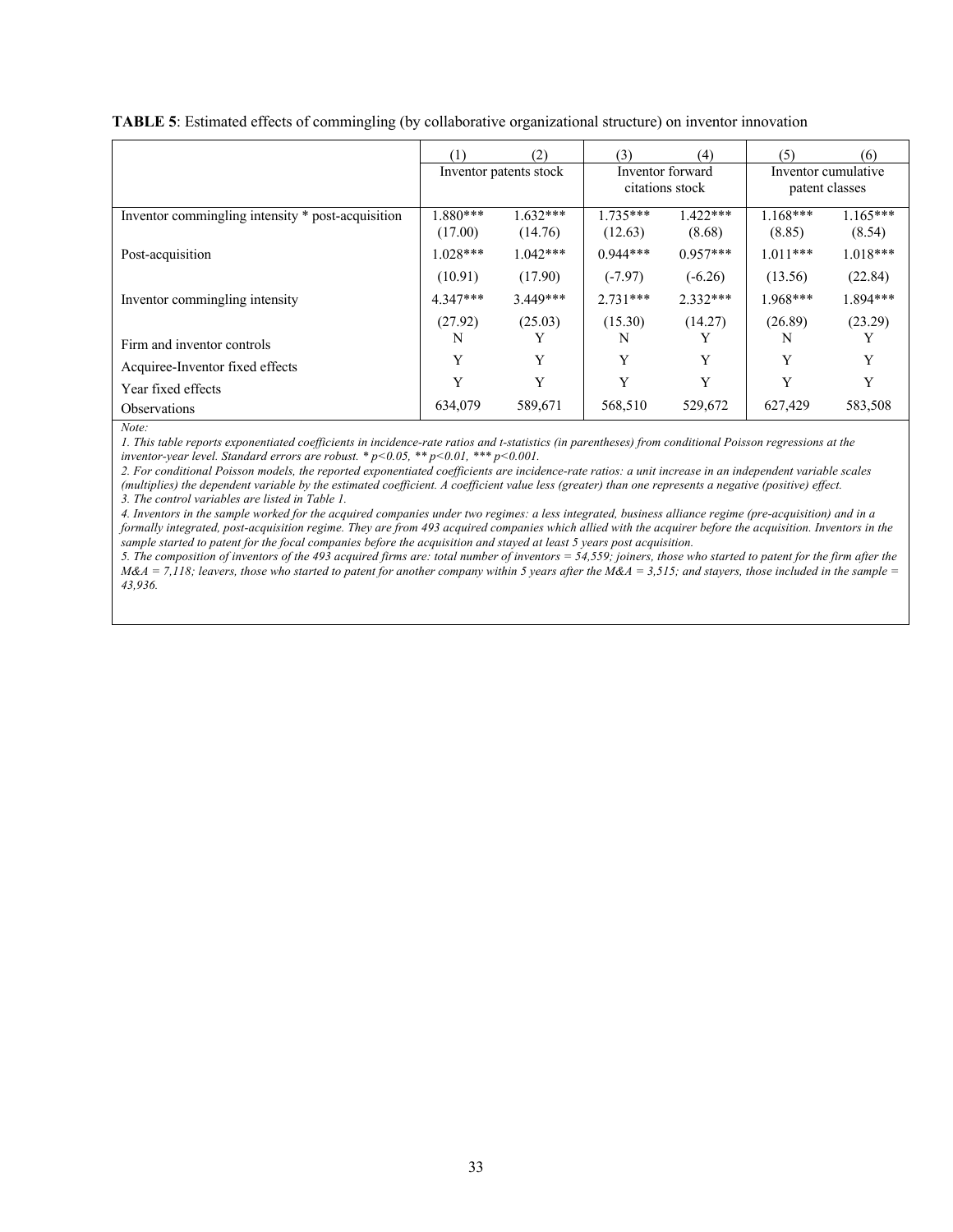|                                                   | (1)                    | (2)                      | (3)                   | (4)                   | (5)                                   | (6)                      |  |
|---------------------------------------------------|------------------------|--------------------------|-----------------------|-----------------------|---------------------------------------|--------------------------|--|
|                                                   | Inventor patents stock |                          | Inventor forward      | citations stock       | Inventor cumulative<br>patent classes |                          |  |
| Inventor commingling intensity * post-acquisition | $1.405***$             | $1.385***$               | $1.154***$            | $1.126**$             | $1.143***$                            | $1.125***$               |  |
|                                                   | (12.69)                | (12.16)                  | (3.89)                | (3.16)                | (7.57)                                | (6.67)                   |  |
| Post-acquisition                                  | $1.029***$             | $1.023***$               | $0.961***$            | $0.933***$            | $1.016***$                            | $1.024***$               |  |
|                                                   | (13.80)                | (9.18)                   | $(-7.97)$             | $(-11.02)$            | (20.41)                               | (23.31)                  |  |
| Inventor commingling intensity                    | $1.956***$             | $1.963***$               | $1.333***$            | $1.363***$            | $1.727***$                            | $1.729***$               |  |
|                                                   | (14.15)                | (14.25)                  | (4.76)                | (5.12)                | (19.72)                               | (19.73)                  |  |
| Inventor avg patent complexity                    | $1.002***$<br>(67.22)  | $1.002***$<br>(62.12)    | $1.002***$<br>(47.19) | $1.002***$<br>(44.96) | $1.000***$<br>(37.44)                 | $1.000***$<br>(31.87)    |  |
| Low complexity * post-acquisition                 |                        | $0.944***$<br>$(-14.99)$ |                       | 1.001<br>(0.09)       |                                       | $0.955***$<br>$(-31.11)$ |  |
| High complexity * post-acquisition                |                        | $1.054***$<br>(13.07)    |                       | $1.102***$<br>(10.93) |                                       | $1.027***$<br>(15.65)    |  |
| Firm and inventor controls                        | Y                      | Y                        | Y                     | Y                     | Y                                     | Y                        |  |
| Acquiree-Inventor fixed effects                   | Y                      | Y                        | Y                     | Y                     | Y                                     | Y                        |  |
| Year fixed effects                                | Y                      | Y                        | Y                     | Y                     | Y                                     | Y                        |  |
| Observations                                      | 589,671                | 589,671                  | 529,672               | 529,672               | 583,508                               | 583,508                  |  |

**TABLE 6** Estimated effects of patent complexity and collaborative organizational structure on inventor innovation

*1. This table reports exponentiated coefficients in incidence-rate ratios and t-statistics (in parentheses) from conditional Poisson regressions at the inventor-year level. Standard errors are robust. \* p<0.05, \*\* p<0.01, \*\*\* p<0.001.*

*2. For conditional Poisson models, the reported exponentiated coefficients are incidence-rate ratios: a unit increase in an independent variable scales (multiplies) the dependent variable by the estimated coefficient. A coefficient value less (greater) than one represents a negative (positive) effect. 3. The control variables are listed in Table 1.*

*4. Inventors included in the sample are the same as ones included in Table 5.* 

*5. High/low complexity is a dummy variable, which equals 1 if the inventor's avg patent complexity is ranked among the highest/lowest quartile.*

*Note:*